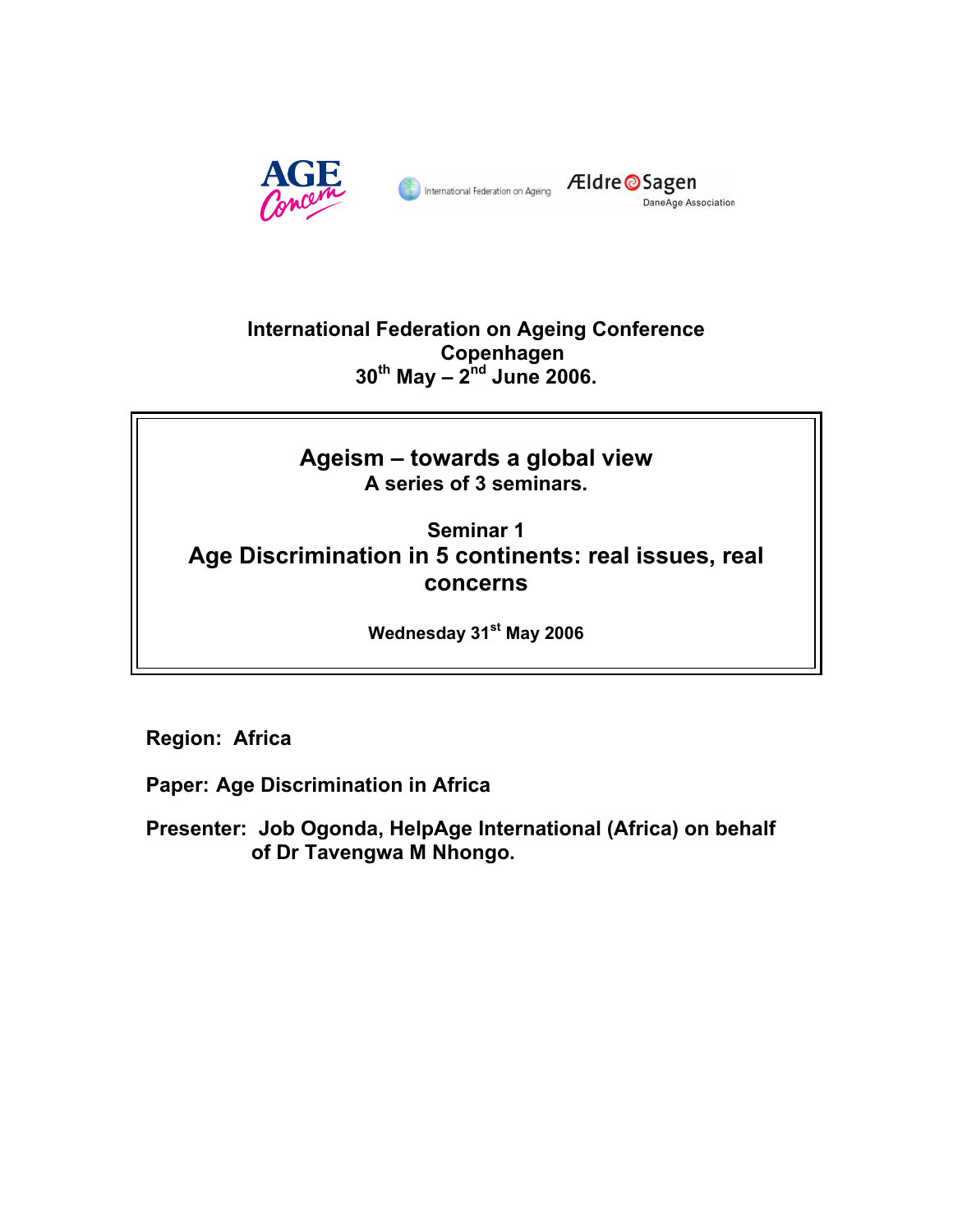# **Age Discrimination in Africa**

#### **Prepared By Dr Tavengwa M Nhongo**

#### **INTRODUCTION**

It is now common knowledge that the population older people in Africa is increasing rapidly and many countries are experiencing increases in both the proportion and the absolute number of older people. In East Africa, the number of people aged over 60 increased from just over 3 million in 1950 to more than 11 million in 2000 and is projected to rise to more than 56 million by 2050. In North Africa, the older population is projected to increase from almost 11 million people in 2000 to more than 60 million in 2050 and, at the same time, increase as a proportion of the total population from 6.2% to 19.9%. Dramatic changes are also projected in other parts of the continent with, for example, projected increases from 5.7% to 13.2% in Southern Africa and 4.7% to 9.5% in West Africa (UN, 2002<sup>1</sup>). As Disney (2003) shows, although sub-Saharan Africa is set to arrive by a very different route, it may end up with an age structure like those of other ageing nations as high fertility combines with rising longevity, civil war and HIV/AIDS to create a situation in which 'falling life expectancy at birth is associated with rising life expectancy at later ages'.

Unfortunately, these increases are taking place in a situation where society is least prepared for the challenges that older people are presenting and will present as the demand to meet their needs grows. The range of problems that older people in Africa are facing is constantly increasing as societies are locked up in conflicts, experience huge economic problems, natural disasters, disease and a deterioration of family relationships. The negative attitudes that society has towards older people has meant that solutions are being sought for all other population groups except older people. National governments, planners and key stakeholders in society have shown a frightening discrimination of older people. The level of mistreatment, neglect and abandonment of older people are growing to quite alarming levels. The contributions that older people have made to the development and sustenance of their nations are hardly noticed. The contributions that they make in the face of such deadly pandemics like AIDS; the fact that they look after the children of those that die of AIDS and that in that way, may be the group that may sustain the other population groups, is hardly taken into consideration.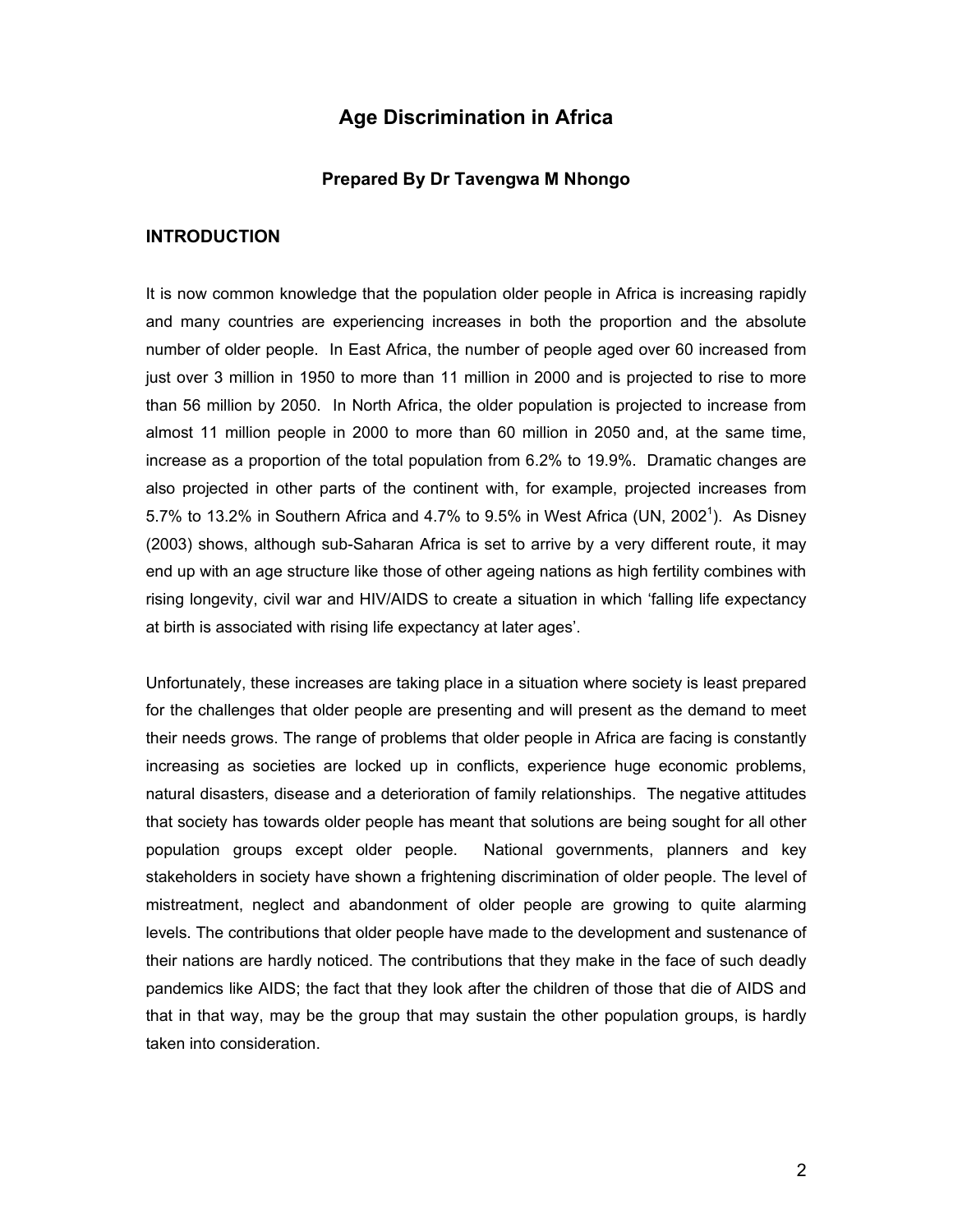Until recently, the situation of older people was, quite simply, not on the agenda of many individuals or organisations in Africa. Very slowly, that situation is changing. Older people are now starting along the path previously travelled by other groups formerly considered 'minorities', including people with disabilities and women, as they sought recognition and inclusion.

When seeking to convince policy makers of the need to address issues of ageing in Africa, a range of reasons are given for inaction. Arguments often include the fact that older people are only a small proportion of the population and that other, more urgent, issues need to be addressed. In addition, romanticised notions that all older people are cared for by their families ignore the fact that increasing numbers of older people can no longer rely on traditional patterns of care and support. As Apt (1996, 1997), Ferreria, Keikelame and Mosaval (2001), Nhongo (2000, 2002), (Baryayebwa 2002) and many others have shown, older men and women are often among the most vulnerable members of society and they are frequently among the poorest of the poor. Older people who are routinely excluded from credit and other development programmes find it hard to survive in an increasingly competitive and non supportive environment. The impact of ageist attitudes not only denies older people their rights but also serves to exacerbate their vulnerability (Peachey, 1999).

With the impact of international instruments such as the MIPA, the AU Policy Framework and Plan of Action on Ageing, an emergence of the interest in developing policies on ageing by the AU member states and the work of international and local organisations such as HelpAge International and its partners, this situation is slowly changing.

#### **AGE DISCRIMINATION**

-

A few definitions of age discrimination have been advanced; ranging from the simple ones to the more elaborate ones (see HAI 2001). For the situation in Africa I would hazard the following definition.

# *Age discrimination is the systematic and institutionalised denial of the rights of older people on the basis of their age by individuals, groups, organisations and institutions*.

Contrary to assertions that have been made on this subject that some of the abuse is as a result of ignorance, thoughtlessness, prejudice and stereotyping, the biggest problem we face in Africa is when discrimination is perpetrated as a matter of policy by people knowing exactly what they are doing. The discrimination of older people and the denial of their rights is a worrying phenomenon in Africa, a continent famed for the respect and support provided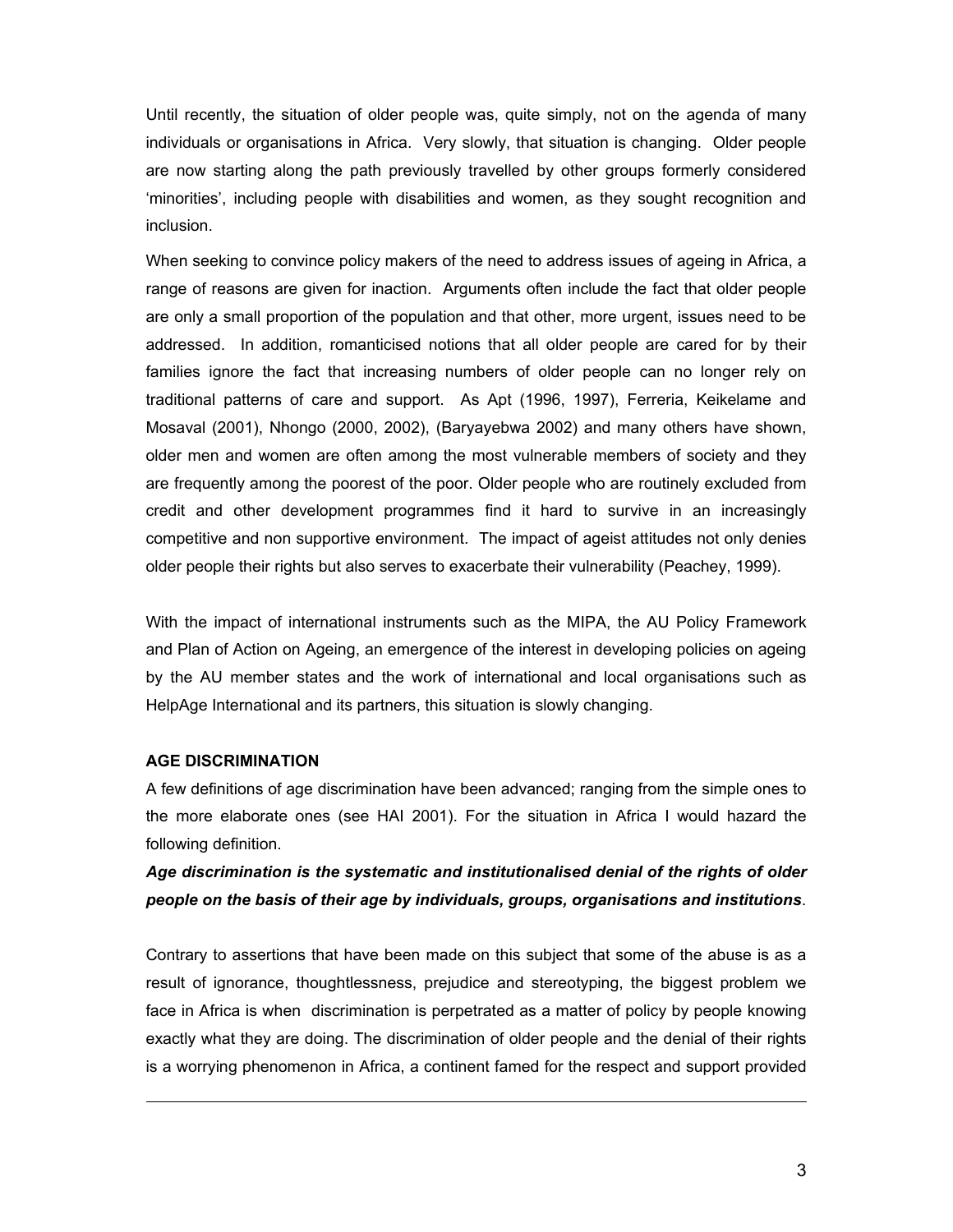to older people. There is a continued denial of the fact that older people deserve the same attention and support as other population groups; denial of the fact that they must enjoy the protection and assistance from the state as other population groups and denial of the fact that they must participate (as they did in building their nations) in the development debates, processes and activities that shape their countries. Older people's rights as human beings are neither recognised nor valued. As such, older people suffer abuse, assaults and murders at the hands of those from whom they should expect support and protection. They are accused of all forms of witchcraft, from causing deaths, HIV/AIDS, traffic accidents, too much or too little rainfall. They are denied the opportunities for employment and access to property. They are disinherited of or killed for their land and property and are not given adequate legal protection. There are no policies or legal frameworks that can protect the rights of older people in the majority of African countries.

The discrimination of older people goes on despite the existence of key United Nations and International Declarations, Conventions and Charters, to which African nations have appended their signatures. Some of them are as follows:

- UN Universal Declaration of Human Rights 1948
- Africa Charter of Human and People's Rights
- International Covenant on Civil and Political Rights (ICCPR)
- International Covenant on Economic, Social and Cultural Rights (ICESCR)
- UN Declaration on the Right to Development 1986
- The Convention on the Elimination of Racial Discrimination (CERD) 1965
- The Convention on the Elimination of all forms of Discrimination against Women (CEDAW) – 1979
- The Convention against Torture and other Cruel, Inhuman or Degrading Treatment or Punishment (CAT) – 1984
- The Convention on the Rights of the Child (CRC) 1989
- International Labour Organisation Conventions (Various)
- UN Plan of Action on Ageing 1981
- UN Principles for older Persons 1991
- UN Proclamation on Ageing 1992
- AU Policy Framework and Plan of Action on Ageing n- 2002
- Madrid Plan of Action on Ageing 2002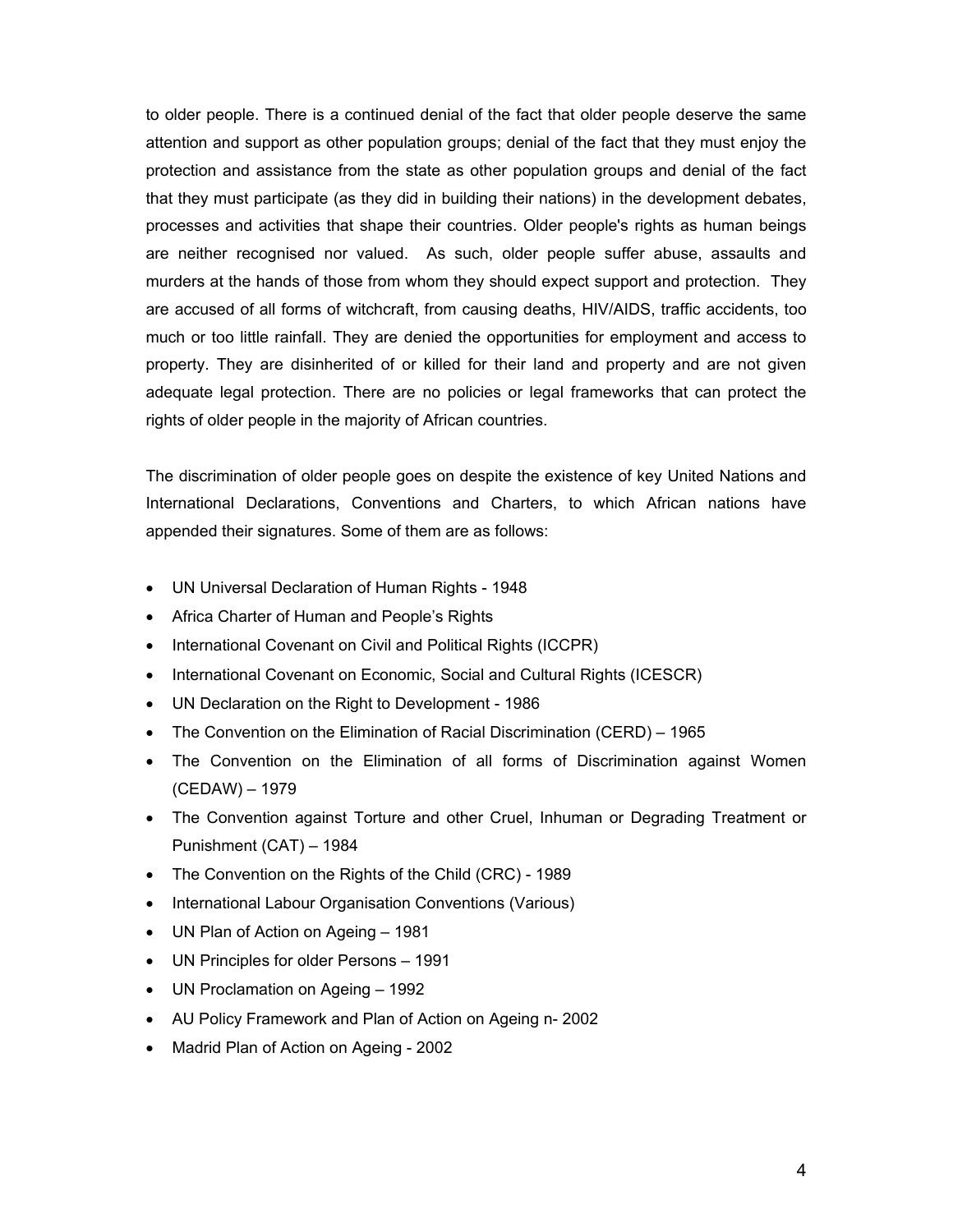**Article 1** of the Universal Declaration of Human Rights says:

*"All human beings are born free and equal in dignity and rights. They are endowed with reason and conscience and should act towards one another in a spirit of brotherhood "* 

**Article 2** of the same declaration says:

*"Everyone is entitled to all the rights and freedoms set forth in this Declaration, without distinction of any kind, such as race, colour, sex, language, religion, political or other opinion, national or social origin, property, birth or any other status. Furthermore, no distinction shall be made on the basis of political, jurisdictional or international status of the country, or territory to which a person belongs, whether it is independent, trust, non-self-governing or other limitations of sovereignty".* 

**Article 6** of the UN Declaration on the Right to Development states, very clearly as follows:

*"All human rights and fundamental freedoms are indivisible and interdependent;*  equal attention and urgent consideration should be given to the implementation, *promotion and protection of civil, political, economic, social and cultural rights."* 

*"States should take steps to eliminate obstacles to development resulting from failure to observe civil and political rights, as well as economic, social and cultural rights".* 

# **HOW AGE DISCRIMINATION IS BEING EXPERIENCED**

The various areas in which older people are experiencing age discrimination in Africa will now be examined briefly below.

## **Gender**

*"In no society do women enjoy the same opportunities as men," (Human Development Report,* UNDP, 1995)

The above quotation is true of Africa as it is elsewhere in the world. The impact of gender differences and inequalities in education, employment and other key areas increases through every stage of the life of an African, hitting hardest in old age. Apart from women not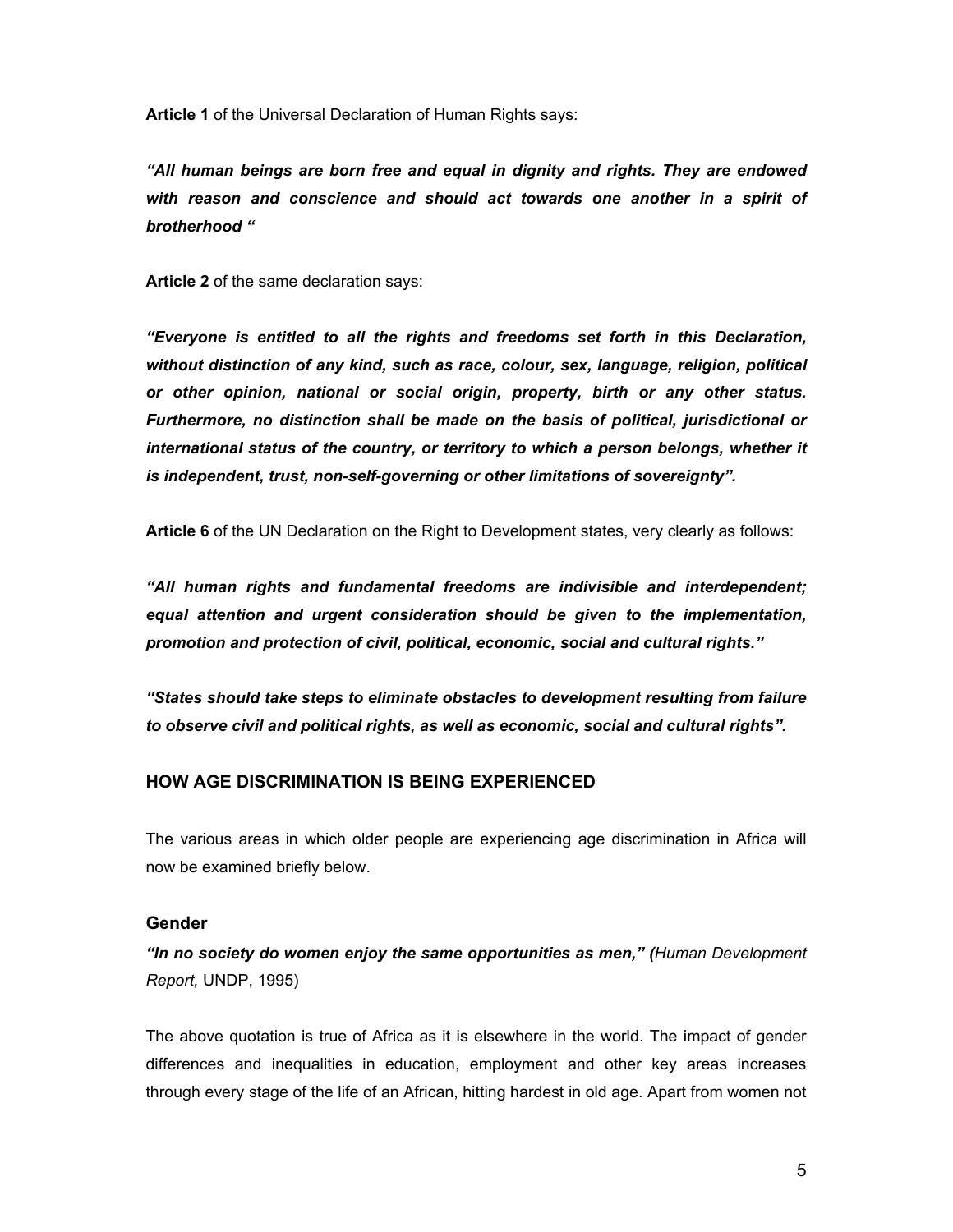enjoying the same opportunities as man in education and other sectors, in the majority of African countries, older women cannot get loans or credit facilities in some banks nor can they buy houses through mortgage and housing institutions. Older women in Africa are therefore, more likely than men to be poor as it is not culturally acceptable for them to own property. In addition, widows are denied the right to inherit the property they shared with their husbands. The older ones are more susceptible to all forms of abuse, including murder, in the quest by relatives, including sons, to disinherit them of property entitled to them after their husbands pass away. In many cases family resources (land, the house and money) are allocated to a male relative, often along with the widow herself, especially if she is young. The older ones are usually abandoned by a society that sees no need for them.

Older women who refuse to be inherited after their husbands' death end up losing all their life-long acquired matrimonial assets after being chased by the deceased husbands' relatives and this impoverishes them even further.

#### **Emergencies and disasters**

The African continent is known for its man made and natural disasters. Between 1990 and 2001 there were 57 armed conflicts in 45 locations around the world, killing an estimated 3.6 million people. The majority of these were from Africa. Disasters such as earthquakes, droughts, and other natural calamities heavily disrupt the existing survival patterns of any community group, but older people are always hardest hit (Apt, Bester & Insley, 1995). Regardless of which calamity hits communities, older people are affected at the time of occurrence of the disaster, the point of rescue, resettlement and repatriation. Their situation becomes worse than any other population group because of the discrimination that they face. In a programme supporting older refugees in Zimbabwe (1988), it was found that in the refugee camps older people were not provided with food and shelter as did other population groups. Because of a shortage of shelter at one of the refugee camps (Nyangombe, near the town of Nyanga), an older woman was forced to leave with four men in one tent, thereby exposing her to possible abuse (Nhongo 2001).

In HelpAge International's work in Ethiopia, Tanzania, Rwanda, DR Congo, Mozambique, Zimbabwe, Sierra Leone, the common finding is that, older people are the last to receive assistance at the place where the disaster has occurred and are the last to be considered for assistance at the new place of settlement. The specific needs of older people are never taken into account by donors, governments NGO's and those people called upon to assist (HAI, 2000). Even with such basic needs of food and shelter, older people are always the last to receive.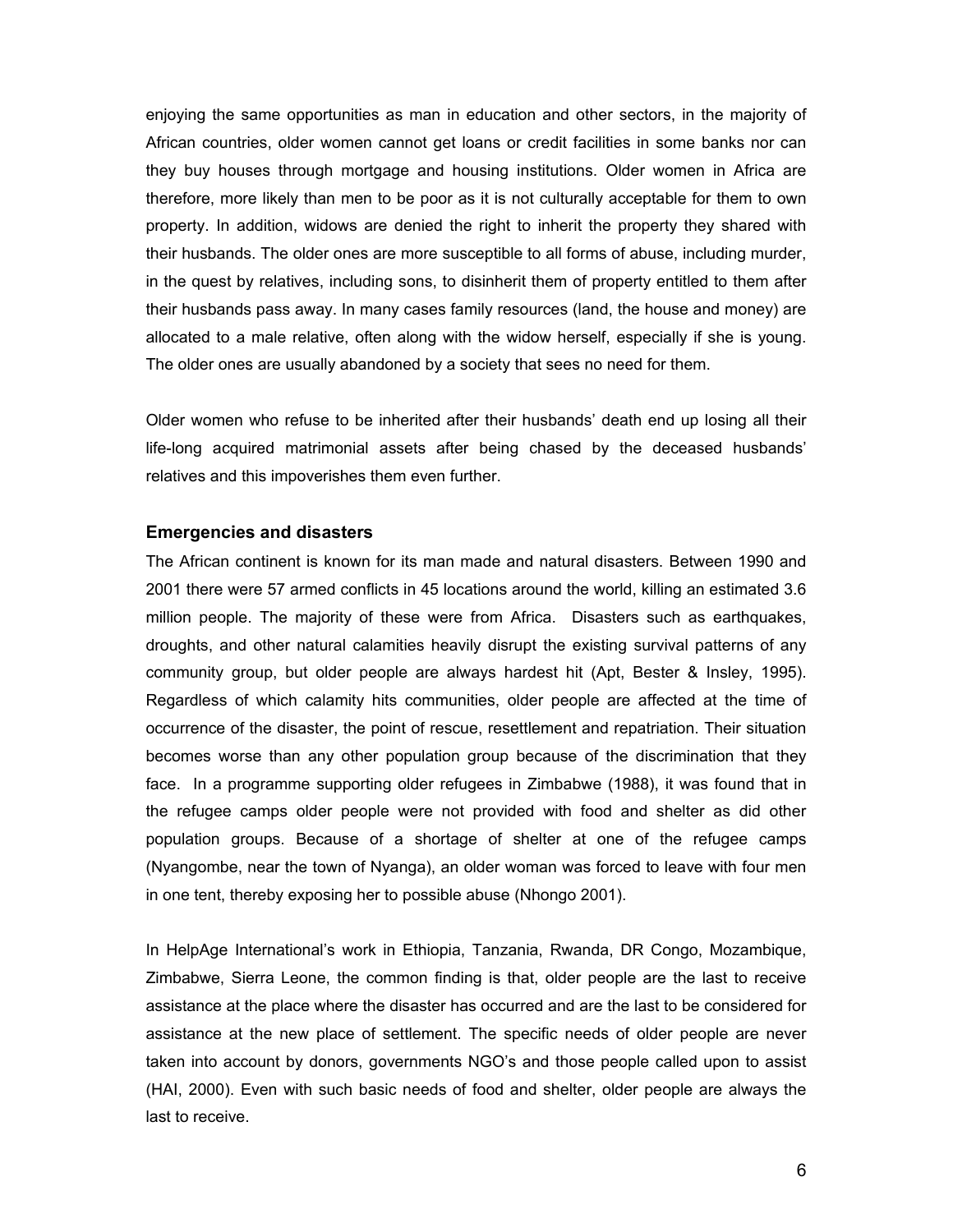*"To be a refugee is distressing enough, but to be an elderly refugee is double agony, the most tragic fate imaginable".* (Dr E. Q. Blavo in Apt, Bester & Insley, 1995).

#### **Employment**

Article 23 of the UDHR states that everyone has the right to work, to free choice of employment, to just and favourable conditions of work and to protection against unemployment and to just and favourable remuneration. The observation across Africa is that older people are never given a fair chance in terms of employment opportunities. In many countries of the continent, including Nigeria, it is rare for anyone to get employment in the public service at age 45 or above as a new entrant. A random sample of advertisements placed in the two main newspapers in Kenya between January and December 2005 showed huge levels of age discrimination. Out of a total of 4600 advertisements specifying age, 4587 or 99.7% required people below the age of 40 (Nhongo 2005).In the event of retrenchments, and there have been many occasioned by the implementation of the World Bank driven Economic Structural Adjustment Programmes in most of Eastern, Southern African countries and Ghana, those above the age of 55 have been the first to be retrenched (Mupedziswa, 1999). At the time of writing this paper, retrenchments are taking place in several sectors in Kenya including the Telecommunications and the National Railways. Those aged 55 years and above have been singled out as the first to go.

#### **Economic isolation**

In most of Africa, older people are the poorest as they usually do not have a regular source of income as has been demonstrated under employment above.

The right to own property, [Article 17 of UDHR], is one set of rights which is massively violated. Land acquisition and resettlement programmes taking place in countries such as Zimbabwe and South Africa do not take into account the needs of older people. In the resettlement programme implemented in the mid 80's in Zimbabwe, those above 60 years would not qualify for resettlement. Older people resorted to using their children or their younger wives to qualify. HAI's work in various parts of Africa has revealed cases where older people have lost their lifelong acquisitions through cheating, victimization and civil strife. The story of a Kenyan woman, who ended up staying on the streets of Nairobi because her land had been grabbed by a local businessman, is a case in point.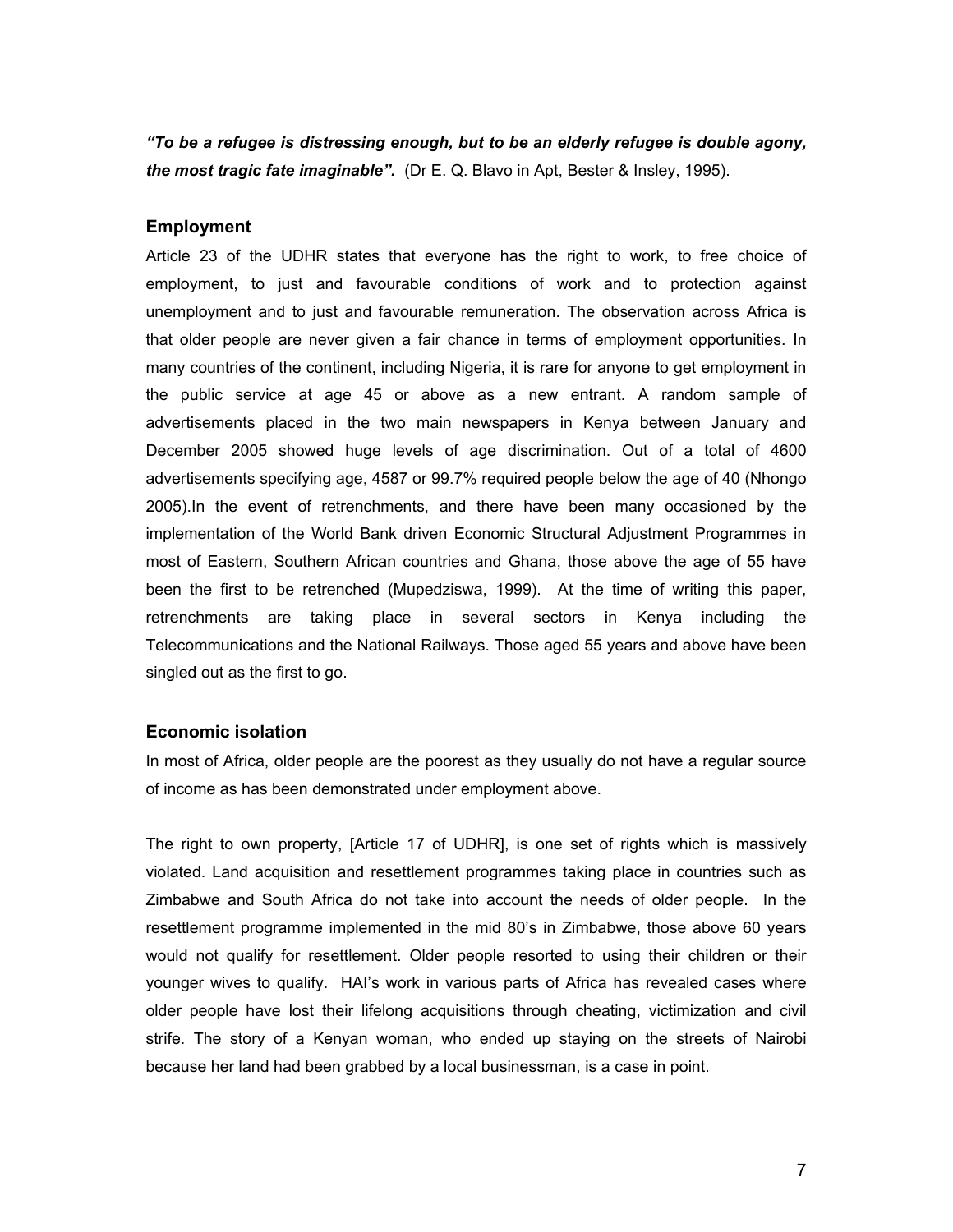An older man who lost his livestock as a result of tribal clashes in Kenya, had this to say, *"When my case went to Court, they continuously spoke in English and I could not understand the proceedings. In the end I was told that my case was closed and I came empty handed."* (HAI/WHO, 2005)

In Accra, Ghana, an 80-year-old woman lost her house to a tenant who forged title deeds. In a survey carried out in Kenya, older women reported cases of loss of property as a result of abuse including false land deals and removal of deceased children's property by landlords under the pretext of rent arrears (HAI/WHO, 2005).

Age discrimination is rife in institutions that provide financial support to groups and individuals in Africa. Those aged 60 years and above are denied access to loans and other credit facilities. Since the majority of them are employed in the informal sector, their ventures do not usually thrive as they are not provided with financial support.

Since its inception in 1983, HAI has found it hard to raise funding for programmes aimed at supporting the initiatives of older people, particularly if they are not related to the provision of relief. Even donor organisations shy away from funding older people's activities because they perceive them to be worthless.

## **Social security**

It has been established that in the majority of countries worldwide, but particularly in the developing countries, older people are typically the poorest members of society and live far below the poverty line (ILO 1997). They usually do not have a regular source of income and do not enjoy any social security provisions.

- They are the poorest in every country. Poverty rates in older people's households are 29% higher than in other households
- They are part of the 100 million in developing countries that live on less than a dollar per day.
- 80 % of them have no regular income
- They are struggling to cope in failing and struggling health care and social provisions systems
- According to recent studies, the majority of them are food poor. In Zambia for instance, FAO estimates that 50% of households are food poor and the majority are older people
- They are excluded from those programmes aimed at addressing poverty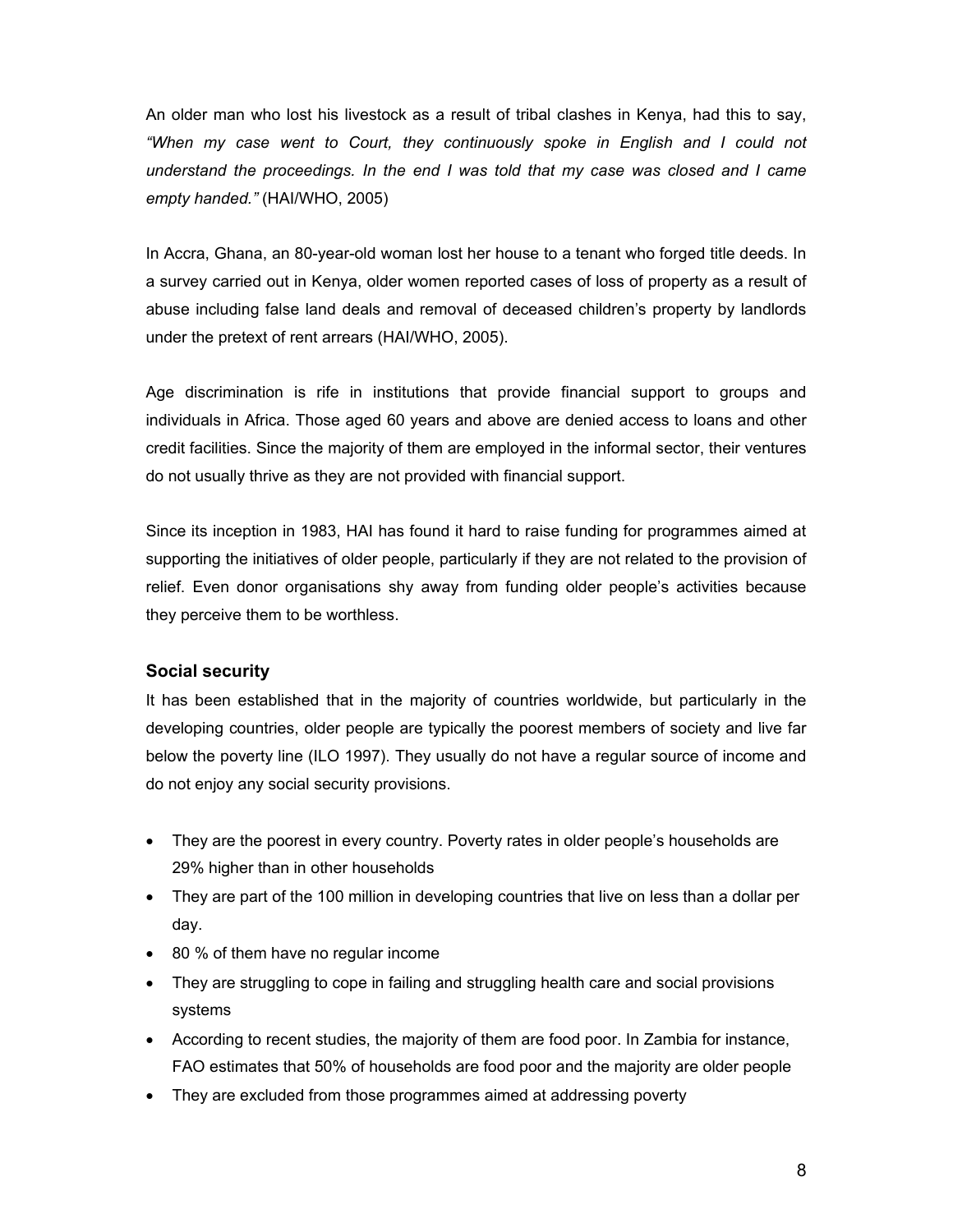In Africa, apart from the lack of income support to older people, the vast majority of them are not covered by any social security provisions. Kaseke (2003) has demonstrated that only between 5 and 10 % of all workers in Africa are covered by social security arrangements. Only a tiny fraction of this percentage represents older people. Of that small percentage that manage to have a pension, the majority struggle to have their pensions paid for several years with others dying without ever receiving their pensions. This has been reported in Cameroon, Kenya and several other countries. Administration problems often mean that even when the pensions are being received, they can be terminated without notice. The other concern is that older people are prevented from joining private social security schemes and those that do allow them to join make monthly payments prohibitively high.

By far the biggest problem for older people with respect to pensions is the absence of universal pensions for older people. In sub Saharan African countries, only South Africa, Namibia, Botswana, Lesotho and Mauritius pay a universal pension of varying amounts to their older citizens.

#### **Health**

By far the biggest problem older people face in the area of health is the cost and access to health services. This ranges from knowledge regarding prevention and management of common diseases to very difficult access to curative services. By and large, the attitude of health personnel is so negative that older people prefer to die rather than go to the nearest clinics. Case studies collected since 1996 (Nhongo, 2001) and studies carried out by HAI, WHO and other bodies (HAI, 2001) reveal deep rooted age discrimination within the health delivery sector. This ranged from the denial of medication, rebuke, slapping, isolation, abandonment, neglect, lack of bedding and linen, unsuitable food and negative attitudes by health personnel towards older people.

Research findings have consistently found cases where older people are told that their illnesses were not the ones they presented but old age and that they are wasting drugs for the younger people. In many cases, the older people go back to their homes and die.

In 2001, HAI carried out research in Health institutions in Kenya, including Kiambu, Nanyuki, Kenyatta, Nakuru and Mysiani, aimed at establishing the following.

- a. Does abuse occur in the hospitals
- b. Is abuse or some form of it unique to older persons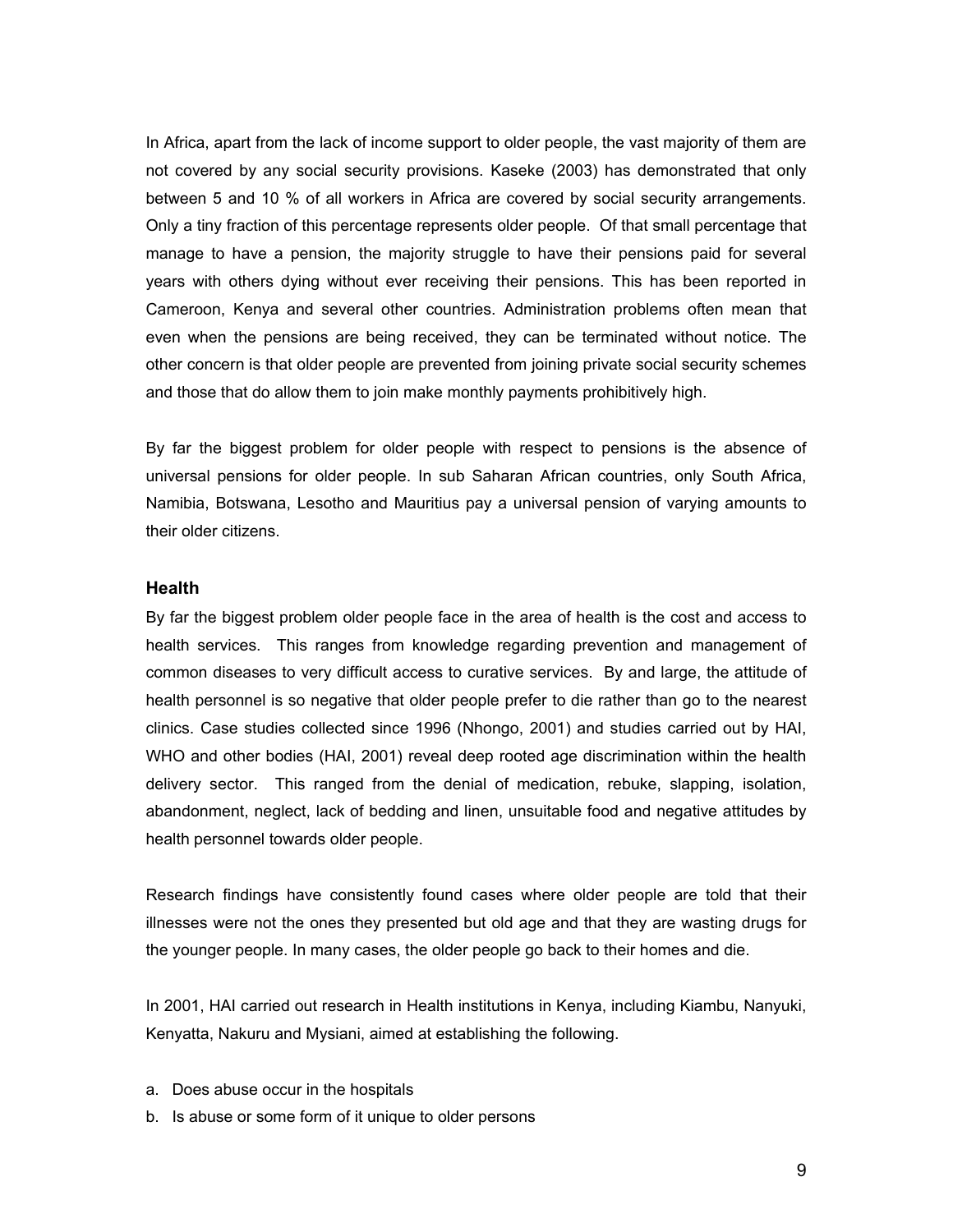- c. How does this abuse affect the older persons
- d. What causes this abuse (policy, structure, economics, social-such as attitude)
- e. Who perpetrates the abuse
- f. Can anything be done to intervene and if so, what is it that can be done?

The survey delineated several issues. While it is impossible to categorize all of them, the most concerning (for older persons) were identified as:

## **a. Abandonment**

The African family structure has changed and as such, fewer younger people are willing to care for the older family members. This has led to an alarming number of older persons being abandoned in hospitals without any family member responsible. This has serious healthcare implications for older persons given that they (or their families) are expected to pay for healthcare before it is provided.

It was found that about 30% of older people are abandoned at the health institutions. They are dumped and their guardians then disappear without paying for the fees or making arrangements for the older people to go back home. Older people spoken to indicated high levels of stress as a result of this. Those with urgent medical needs deteriorated tremendously or died while they waited for admission into the hospital. An older woman at Misyani hospital waited 6 hours for medical attention because she did not have the medical fees required. When a Good Samaritan eventually intervened and paid the requisite fees, the illness and the stress had taken its toll on her and she succumbed and died 30 minutes later.

In Nanyuki, the Chief Nursing Officer observed that 90% of abandoned older people go into depression. In Kenyatta national hospital, the matron revealed that the depression makes older persons uncooperative in the treatment process. The medicines are thus rendered ineffective and they often refuse to sign for necessary procedures that require their permission.

#### **b. Attitudes of Healthcare workers being a reflection of the attitude of society**

In all the hospitals visited, ALL hospital staff concurred that 50%-70% of the conditions of older persons were brought about or aggravated by malnutrition. This was brought about by the fact that in food scarce communities, older people were either denied access to food or got that food after all the other population groups had obtained it.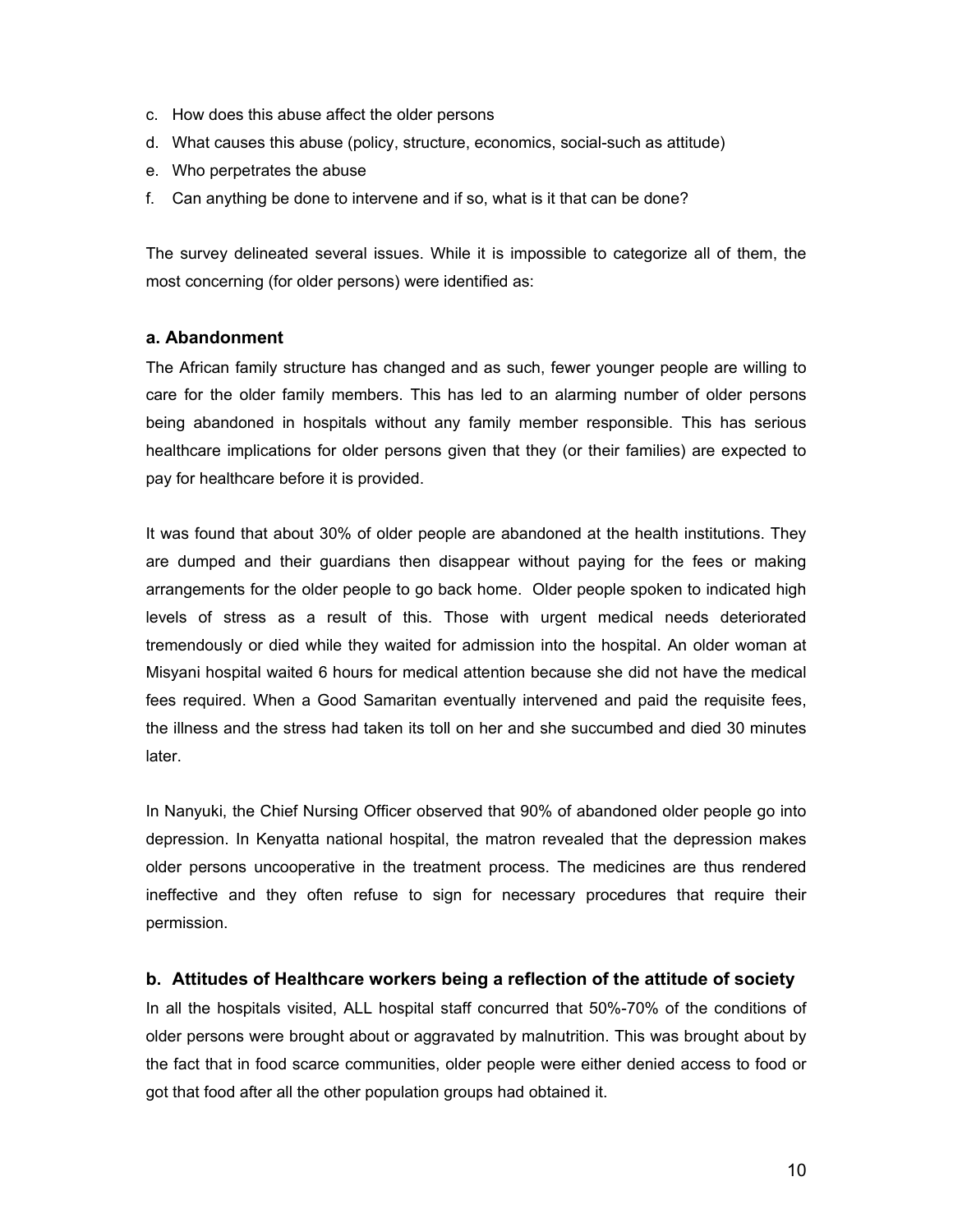The research found overwhelming cases of negative attitudes from the health personnel. Nurses admitted that when older people are admitted, they would be heard saying," There is trouble on bed xxx". Older people indicated that they have often been turned away and told that they were not sick but were just old. It was also found that sometimes older people are injected with water even when a drug has been purchased for them. The drugs would then be used on a younger patient. Older people also indicated having witnessed hospital staff hitting, slapping, rudely rebuking and pushing patients.

In ALL the hospitals, the management staff recommended specialist geriatric facilities not in the spirit of desiring for better care for older persons, but so as to get the older persons out of their systems. In a confidential interview with the head of one of the hospitals, he confided that 'older people are a big headache and a waste of scarce resources, the biggest favour you could do to me as an Older People's Organisation is to get them out of my hospital'.

The research also found major problems related to scarcity of resources at the hospitals resulting in older people not being prioritised in treatment and care. For instance, it was found that they would sleep on the floor instead of being provided with beds.

## **c) Hospital policies and Structures**

Staff in all the hospitals visited indicated that it would be difficult, if not impossible, to police abuse of older persons within the current hospital policy frameworks and it would be next to impossible to punish perpetrators. It was observed that some staff members were closing their sections 2 hours or more earlier than the closing time. This affected older people adversely who may no be able to travel to the hospital and arrive before the sections are closed.

Cases were reported of older people being charged more than the regulated hospital fees. In one such case, an older woman waited for six hours for the medicine as health workers attended to other issues and cases. A Good Samaritan paid for her because she was incapable of raising the required money for medication. Even after someone had paid for her the inflated charges, she waited for so long and died four hours later before receiving the medication. The research also found the following.

• Patients were treated on a case by case basis, without any guiding policies or principles. This left older persons vulnerable to the whims and mood of the staff.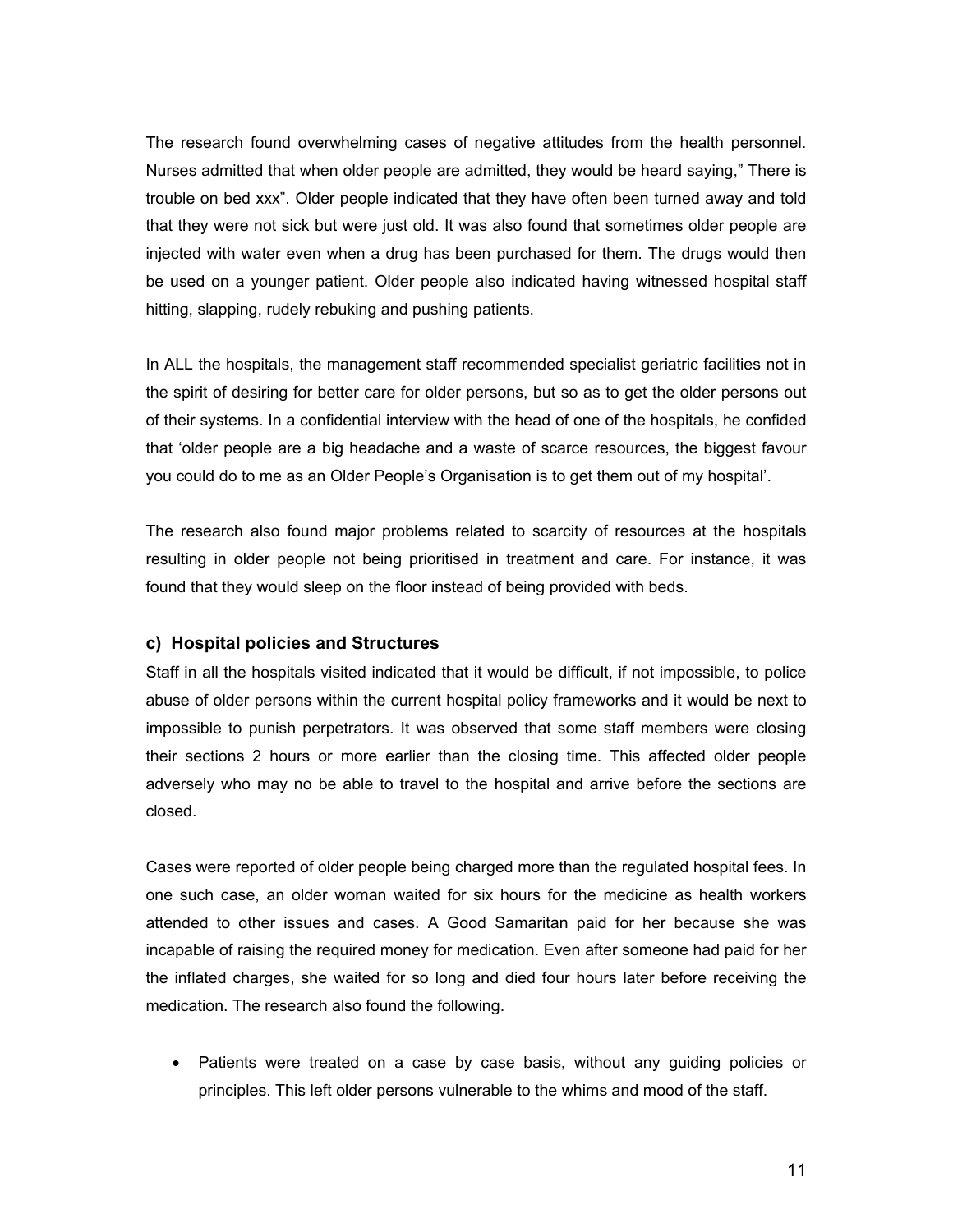- Results of tests are at times not disclosed to patients. The patients are merely given reports to hand over to doctors who prescribe medicine without explaining to the elderly what the problem could be. Medical students carry out procedures like taking out blood samples without supervision. The procedure takes long, is painful and ineffective.
- Incidents of corruption and conflict of interest were mentioned in all the hospitals surveyed. It was reported that many senior nurses and doctors have opened their own clinics and some of the respondents alluded to the fact that the medicine and other materials that disappear in public hospitals end up in these private clinics. Another interesting observation was that when these doctors and nurses are in their private clinics or working as consultants in private hospitals, they handle patients with a lot of care and professionalism compared to when they are in public hospitals.
- Some health workers expect some bribe before they can attend to patients. In cases where older people cannot produce the money, they go away without being treated.
- Upon recovery, abandoned/homeless older patients are forcibly evicted 'to create room for other patients'

## **d. Training of healthcare workers**

The research found that specific training on the needs of older people was not provided to health workers and this hindered their performance.

## **e. Gender perspective**

The abuse of older persons within the healthcare system was observed to be taking a gender dimension. The Social worker at Nanyuki observed that the 60% to 70% of the abandoned older patients were male. This was generally attributed to their having abandoned their families during their youth. The perception is that they squandered their youth and because of that negative attitude they get even less favourable treatment than their abandoned female counterparts. Also, due to traditions (of men keeping emotional distance from their children) and the tendency towards extravagant habits such as alcohol, the children often tend to support their mothers more often and better than their fathers. In the same discussions, the participants also observed that female children were more supportive of their parents than the male ones.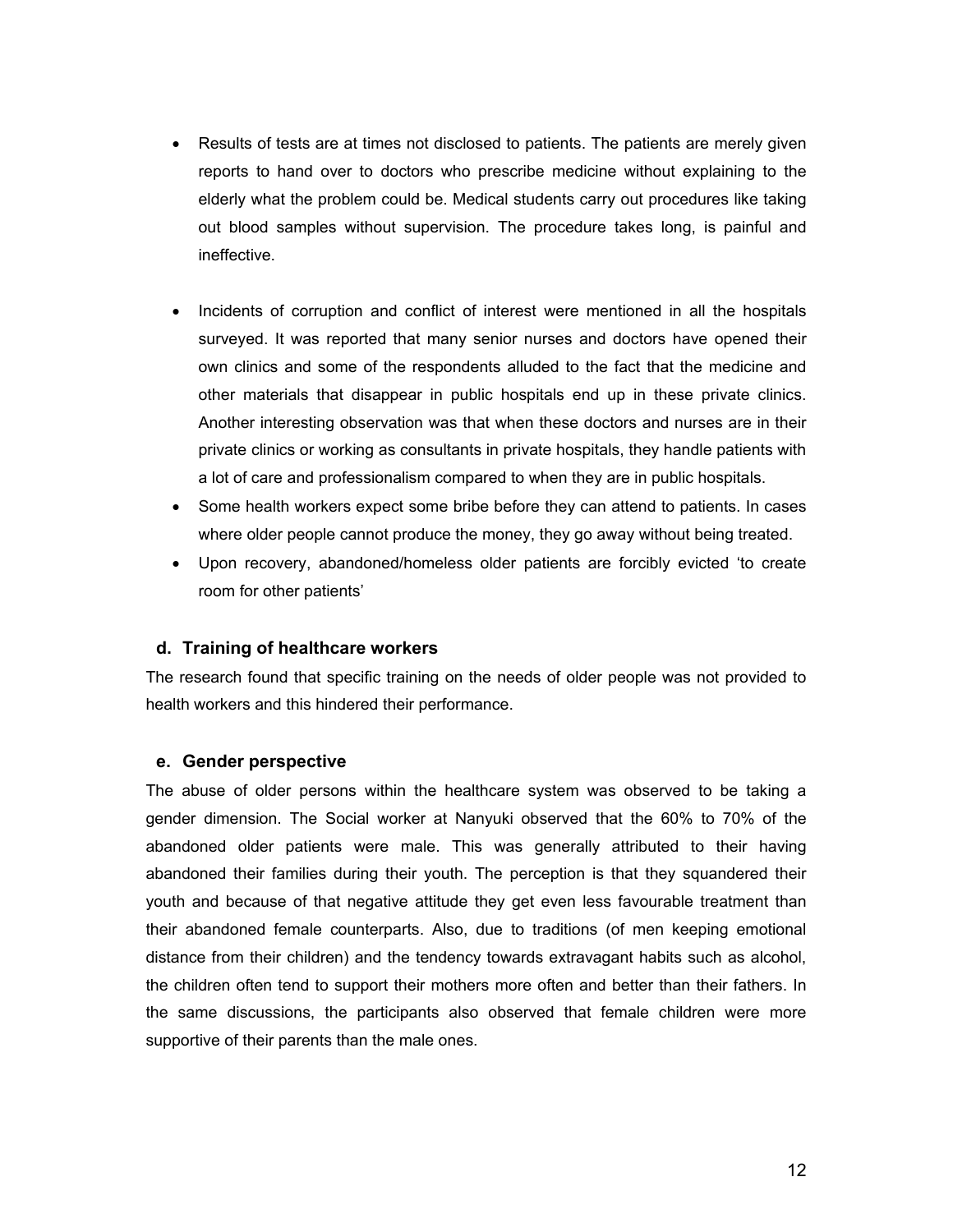## **HIV/AIDS**

HIV/AIDS has and will continue to have a huge impact on older people. Like any other population group, they might get infected with HIV. This unfortunately is a fact that many cannot accept. The sexual needs of older people are not considered seriously since many people believe that older people should not have sexual desires and should not engage in sexual activities. The fact of the matter is that they do have those needs. As a result of this, current HIV/AIDS education campaigns do not target them even when they need the information for themselves and the grand children under their care... They are constructed and disseminated in inaccessible media and language and basically fly above older people.

HAI partners in Southern and East African countries have reported cases where older people are not tested for HIV even if they request for the tests. They are consequently denied the opportunity to know their status and then take measures to prolong their lives or prevent the spread of HIV.

#### **The law**

In research carried out in South Africa (Ferreira et al, 2000), Zimbabwe (HelpAge Zimbabwe, 2003), Zambia (Kamwengo, 2004), Uganda (HAI, 2000), Kenya, Ghana and many parts of Africa, the increasing numbers of crime perpetrated against older people has been highlighted. This ranges from assaults, theft, robbery rape and murder. The majority of perpetrators are never brought to book since the law enforcement agents are reluctant to take the cases forward. Attempts by a rape victim in Swaziland (2001) to report her ordeal to both the villagers and the police resulted in the same response – scorn and ridicule. They asked her why a fit young man would be interested in raping such an older woman. Such is the general approach taken by law enforcement agents across the continent. The overall lack of protection from the law enforcement bodies increases the vulnerability of older people and exposes them to abuse and exploitation.

# **Policies**

It is almost without doubt that the plight of older people in Africa is directly linked to the absence of policies and legislation aimed at protecting their interests. Only a handful of countries in sub Saharan Africa have developed policies on ageing with a few others in the process of doing so. See table below.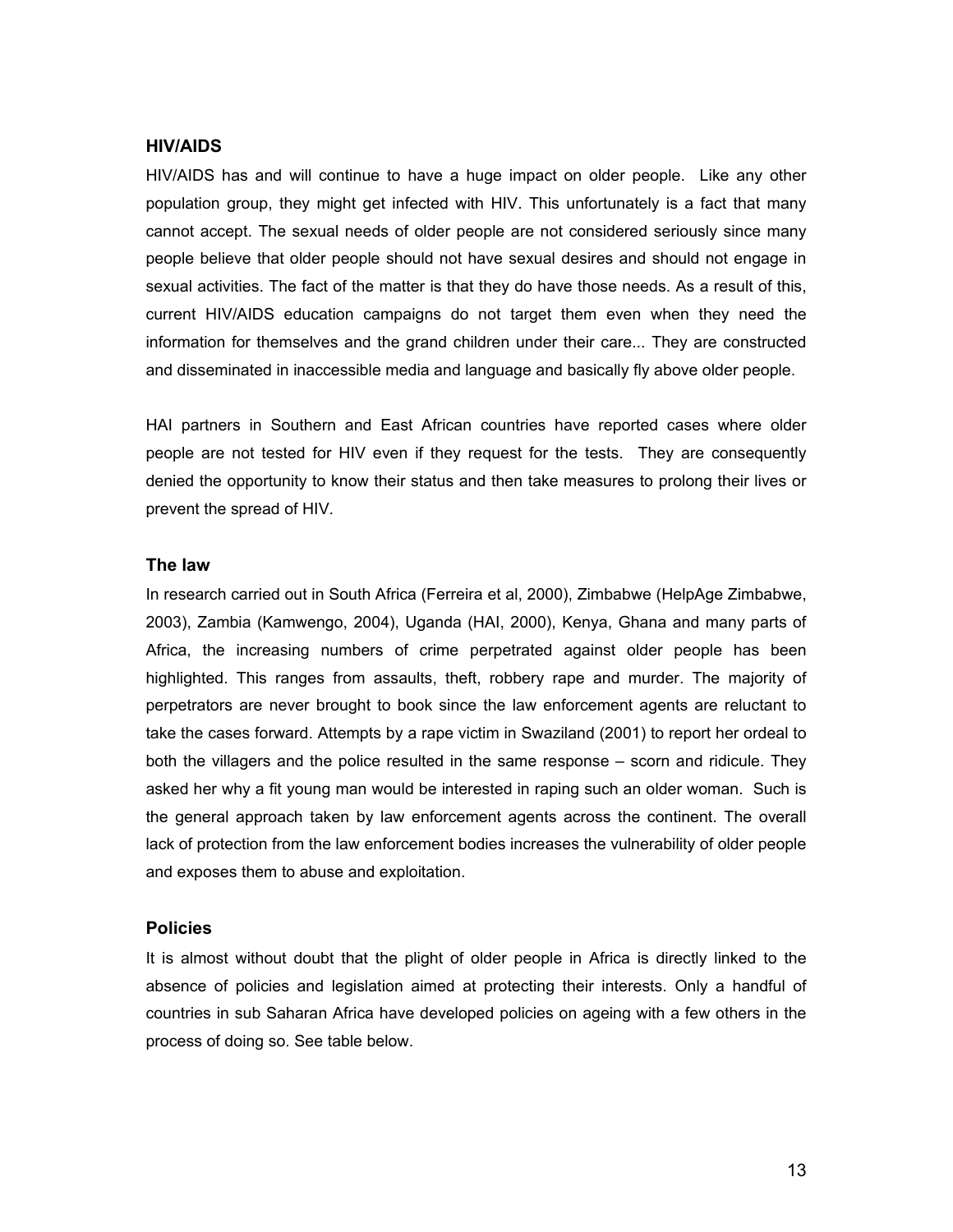| Country          | Policy status                           |
|------------------|-----------------------------------------|
| Kenya            | Submitted to Cabinet                    |
| Tanzania         | Completed                               |
| Uganda           | Before parliament                       |
| Zimbabwe         | Back to Ministry for wider consultation |
| South Africa     | In progress                             |
| <b>Mauritius</b> | In progress                             |
| Mozambique       | Completed                               |
| Ghana            | In progress                             |
| Cameroon         | Process has started                     |
| Guinea           | In progress                             |
| <b>Benin</b>     | In progress                             |
| Mali             | Completed                               |
| Egypt            | Completed                               |

Poverty is a central theme in all the policies developed thus far. Means of reducing vulnerability are addressed through recommendations that expand older people's opportunities to participate in poverty reduction interventions and enhance social protection programs. In a number of cases, policy recommendations include the existing social security provisions to extended coverage both within the formal and non-formal sectors. Neo-liberal ideologies that champion individual responsibility for old age planning, which arguably are unrealistic for the poorest of the poor, vie with recommendations that propose universal state provision of social security benefits (Nhongo and Peachey, 2004). The means by which these provisions are to be funded and implemented are not specified but, increasingly, the case is being made that social protection measures, including social security, are both an affordable and a viable means of tackling poverty (Barrientos 2002; HelpAge International 2002, 2003).

The impact of structural adjustment programmes on older people features in the AU Policy Framework and Plan of Action and is reiterated in most of the national policies. Although it draws its recommendations from the AU document, the draft Uganda policy gives more emphasis to the impact of SAPs by placing them in a separate section. It is without question that SAPs have had a negative impact in the lives of poor people in Sub Saharan countries. A review of the United Nations Development reports for the last 10 years provides a clear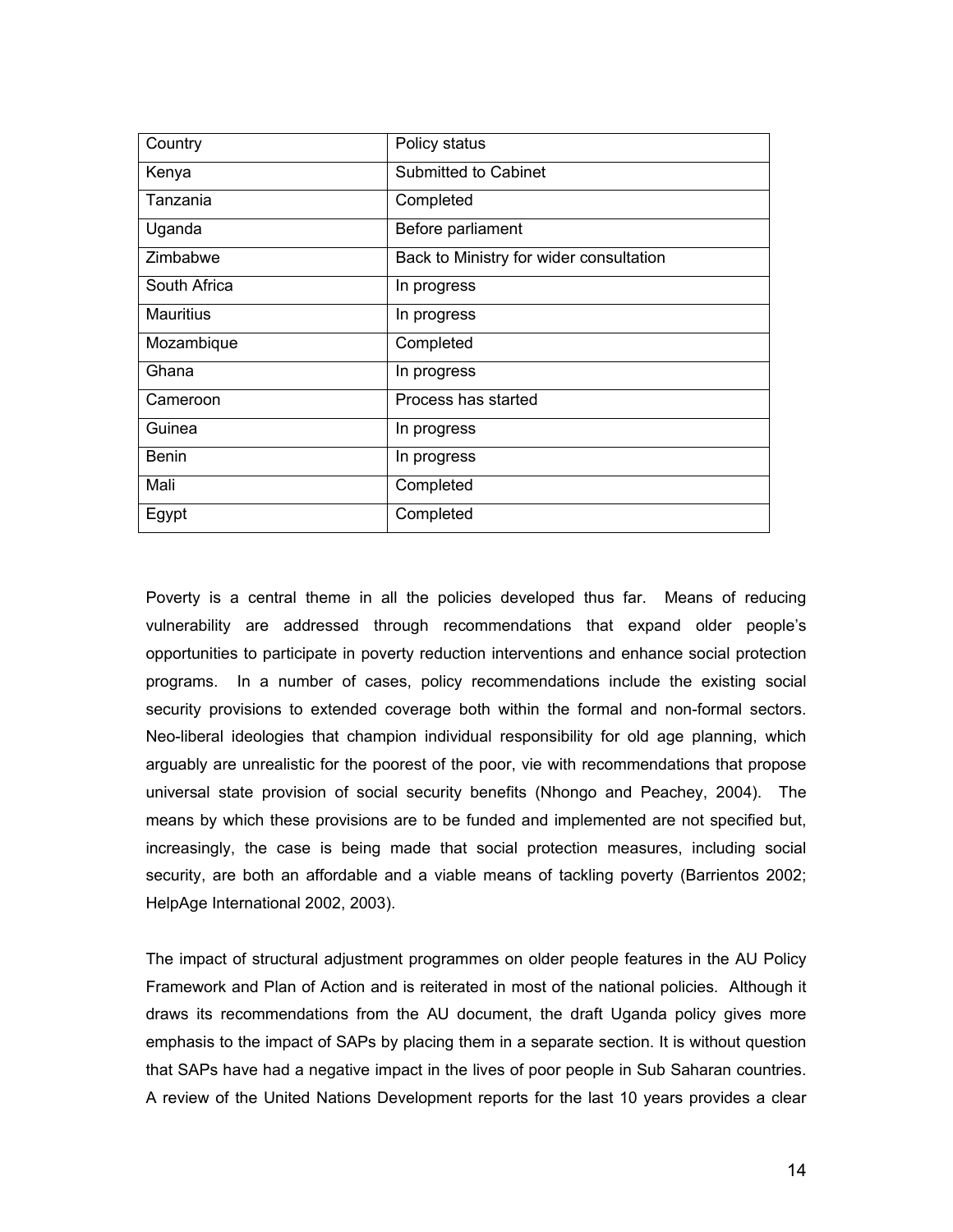link between the development of the SAPs with increasing poverty in every one of the countries they have been introduced (Nhongo and Peachey, 2004).

The policies of Mauritius, Mozambique and Tanzania all recognise and seek to address violations of the rights of older people. In Mozambique and Tanzania, witchcraft allegations and associated abuse are specifically identified among the rights violations that affect older persons, particularly older women. The inclusion of witchcraft in these, and other policies still in development, highlights the extent to which the policies reflect local realities since witchcraft was excluded from the Second International Plan of Action on Ageing. In all three policies, rights violations include references to civil, political, social and economic rights. Alongside issues of physical abuse and ill treatment, there are issues of employment discrimination, denial of land rights and the lack of political representation. The Older People's Policy of Mozambique makes an explicit link between development and rights as it seeks 'to assure the protection and the full practice of the fundamental human rights that this vulnerable population group is entitled to' as part of its strategy to 'fight against absolute poverty and social exclusion' (Republic of Mozambique, 2002). In many cases, implementation strategies are based on the principles of participation, empowerment and the need to end the discrimination. Issues of accountability are addressed through recommendations that seek to strengthen the regulatory environment and through the establishment of coordinating mechanisms. This move towards a rights based approach (UNHCHR, 2004) represents a distinct shift away from the welfarist approaches that have underpinned social welfare policies in the past.

As with the situation regarding national governments, most regional bodies in Africa demonstrate little recognition of the needs of older people or the impact, both present and future, of the increasing number of older people. A notable exception is the African Union (formerly the Organisation of African Unity) that, in recent years, has demonstrated an active commitment to ageing culminating in the adoption of a continental Policy Framework and Plan of Action on Ageing in 2002.

By contrast, the treaties, policies and protocols of the Regional Economic Communities (such as SADC, ECOWAS, COMESA, EAC, EGAD, etc) and NEPAD remain, almost completely, older people-insensitive. The position of the UN-ECA, which together with the ADB and Africa Union supports the African Population Commission, is more ambiguous. Although it has produced some valuable reports on ageing, actions to address the issues highlighted in its own reports have been limited (Nhongo & Peachey, 2004).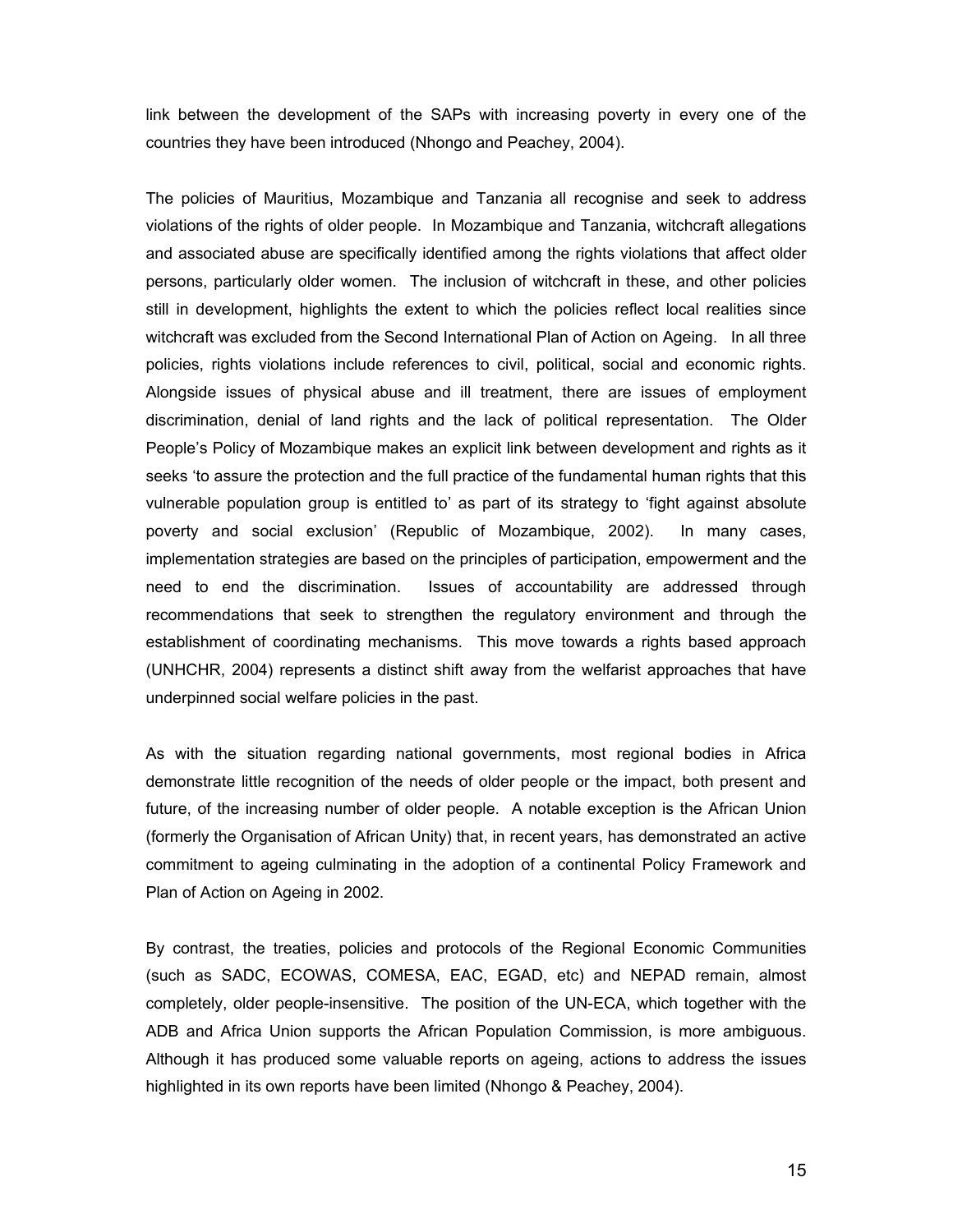As one of the five regional commissions of the United Nations (UN), the ECA is the regional arm of the UN in Africa. The ECA is mandated to support economic and social development, foster regional integration, and promote international cooperation for Africa's development (ECA, 2004). Population issues have been an integral part of the ECA's mandate for many years with changes in policy emphasis broadly in line with the development trends in the continent. Thus although ECA population discussions remain dominated by fertility and reproductive health issues, some attention has been paid to the impact of demographic change on other population groups. In its 1998 review of progress on the implementation of the DND and ICPD, a brief mention was made of the 'special groups, such as the disabled and the elderly who may also require special attention', the review found that 'where traditional family support systems are weakening …elderly persons may find it difficult to satisfy their basic needs' (ECA, 1998:23).

However since that time, despite the fact that the ECA has produced a number of valuable documents related to issues of demographic transition and has referred to aspects of ageing in a number of documents, ageing remains very low on the ECA's agenda. An exception to this is the commitment shown by the organisation's sub-Regional Development Centre for Southern Africa that participated in the preparatory meetings of the AU Policy Framework and Plan of Action. In 2002, the ECA's limited response was demonstrated by the fact that it was the only regional commission not to attend the UN World Assembly on Ageing. This, it is argued, can only demonstrate the ECA's attitude towards older people's issues.

The lack of policies and national legislation specifically addressing the strategic interests of older people in a majority of African countries can be interpreted as a rights violation, because if there are no specific legal provisions for older people, the probability of systematic omission of older people from protection and inclusion in national development agenda is high. It is argued here that this general lack of policies and legislation on older people is indicative of entrenched institutional age discrimination. Almost all those deemed to be vulnerable groups have had policies and legislation developed for them – children, women, people with disabilities, etc, but not older people.

#### **Social abuse**

In a society that is supposed to be protecting its members, Africa is witnessing some strange wave of abuse and discrimination perpetrated against older people by members of society. This is the area that has been well documented but the scope of the paper is such that it will not be possible to go deep into details.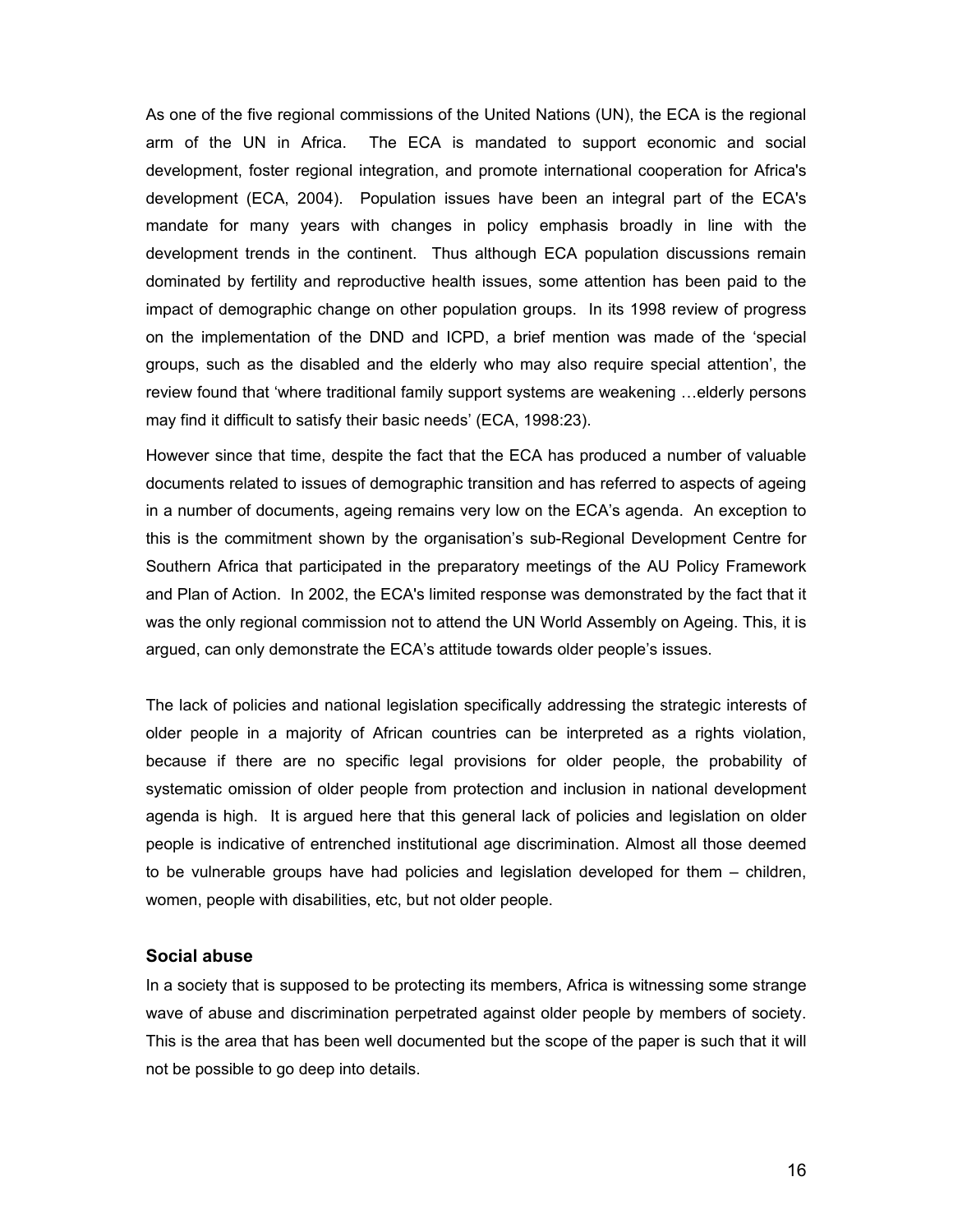A study carried out in Kenya showed that 60% of older women were facing abuses at the hands of their daughters in law who were preventing them from getting regular food, warm clothes, medical attention and adequate shelter (HAI/WHO, 2005). An example given was an older woman who was sharing a room with two goats when there was adequate shelter in the compound. Stories of older people being denied their basic rights and being mistreated and in most cases by close relatives are rife across the continent.

One of the ugliest forms of discrimination that older people are suffering relates to witchcraft accusations and their consequent exposure to degrading and inhuman treatment, in most cases, without being given the opportunity for a fair hearing.

The list of abuses against older persons being accused of being witches or witchcraft can go on and on. Below is a very small sample of some of the cases that have taken place in parts of Africa.

- Statistics collected by Tanzania Women's Media Association (TAMWA), showed that 194 women were killed due to witchcraft accusations in 1997 alone.
- February 10, 1999: A 50-year old man went missing after irate villagers burnt down his home after accusing him of practicing witchcraft. (East African Standard)
- August 26, 1999: Two elderly women were stabbed to death with spears after being accused of being witches in the Eastern Cape bringing the number to ten since July of the same year. (Daily Nation)
- September 28, 1999: An 80-year old man was killed when his house was set ablaze at night. (East African Standard)
- November 1, 1999: Twelve older persons, three of them women, escaped death narrowly after being accused of being witches. (East African Standard)
- August 5, 2000: There are 5000 outcasts, mainly women that have been ostracized and who live in camps outside of their communities after being accused of witchcraft in Ghana. The Gambaga camp is an example. (The Mirror)
- December 12, 2000: Ibraham Lubega, a successful widower, was attacked and his home and property destroyed after being accused of being a witch. (New Vision)
- February 10, 2002: A 61-year old man and his wife were lynched after being suspected of being witches. (Sunday Nation)
- In Malawi, an older woman was forced to eat a chameleon after being accused of having caused rain failure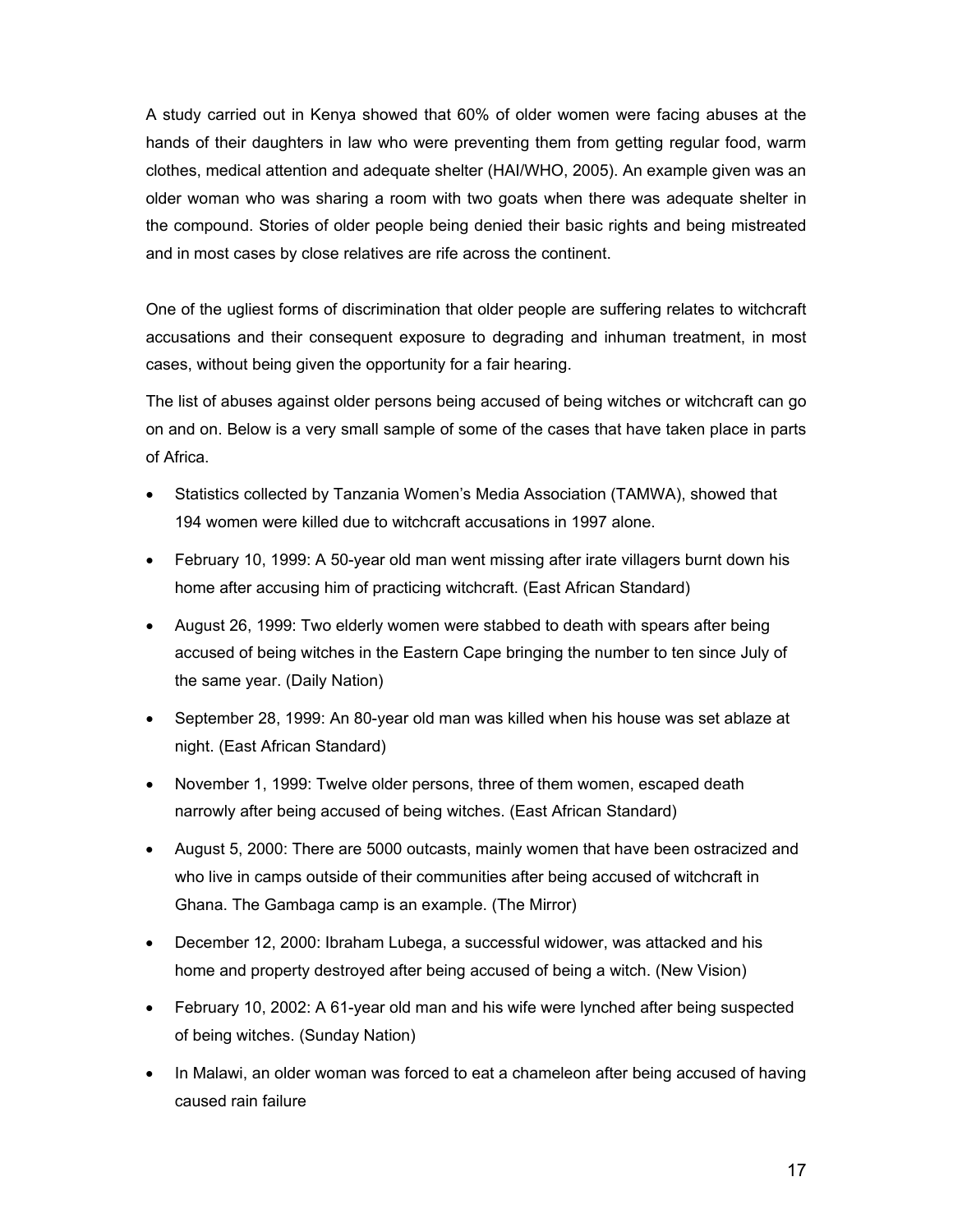• In one part of Ghana, an 80-year-old woman was accused and found guilty by a local traditional court for having cast a spell on local herbal doctor, condemning him to poverty and impotence. The trial took place at a market place in Peki-Avetile, in the Volta Region and was broadcast on a public address system. The woman was fined \$6 (ten times the daily minimum wage), a pot of wine, four bottles of gin and two sheep. Furthermore, her two children who used to look after her were barred from seeing her. The woman had this to say, *"My life has been ruined and my image is in tatters".*

In a small piece of research in Kenya and Zimbabwe, Nhongo & Tewodros (2002) found that the belief in witchcraft was rife with 96.7% of the respondents indicating that they believed in it even when they were Christians. Asked what image immediately came to their minds when they heard the word "witch", 75% said it was an old woman, ugly, with a wrinkled face and rotten, protruding teeth and shabby looking. Asked what should be done to witches, 66% said that they should be killed while the remainder either said they should be jailed for life, sent to isolated places or paraded in public. Nine percent said that they should be pardoned. Interestingly, a question seeking to find out what would happen if the respondent's close relatives were accused of witchcraft, the answer did not vary significantly with the majority still saying that they should be punished heavily. The work of HelpAge International in the Sukumaland region of Tanzania has clearly demonstrated that the practice is not only rife but mostly targets older women, who have been attacked with machetes, badly injured and, in most cases, killed (HAI 2001).

Dr Catherine Payze and Dr Anthony Minnaar examining the background to witchcraft in Venda, South Africa found that at least 75% of the women who appeared as victims in witchcraft cases in the Thohoyandou Magistrate's Court in Venda, were older people and that the physical appearance of older women often lends itself to accusations of them being witches.

Witchcraft accusations and the targeting of older people is a brutal breach of older people's basic human rights. It is becoming increasingly reported in countries across Africa and the incidents are becoming more prevalent and severe.

## **Recognition of the discrimination issues**

By and large, the majority of governmental and non governmental institutions in Africa have still not taken the issues of older people on board. Consequently, championing the issues regarding discrimination of older people has remained with HAI, its affiliates and partners and a handful of local organizations working on issues of older people. The main stream human rights, women's rights and other lobbying organizations have remained aloof in the face of increasing evidence of abuse and discrimination of older people.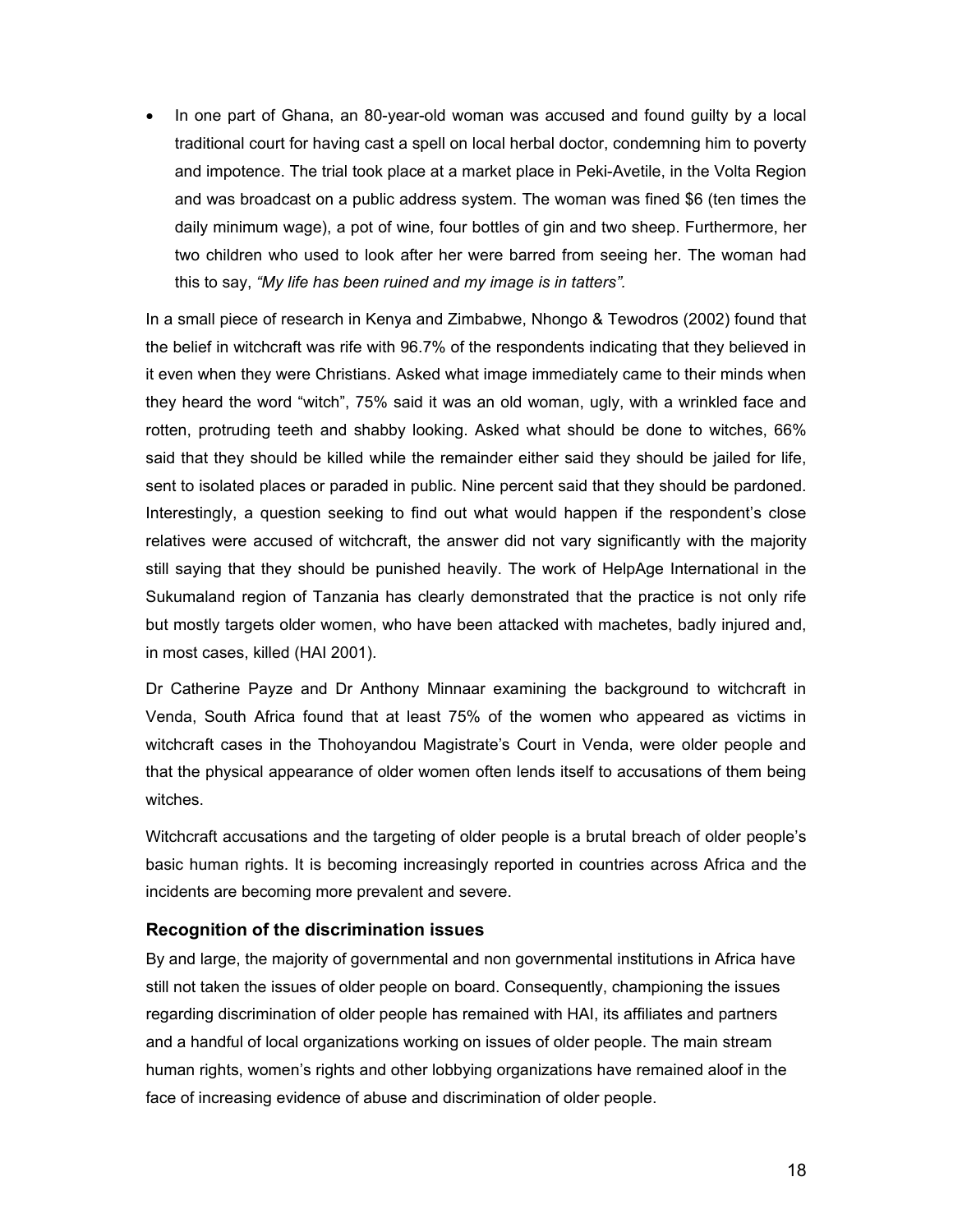Apart from UNICEF, which has now started researching on the issues affecting older people with respect to HIV/AIDS, the majority of UN agencies have turned a deaf ear on the plight of older people. Such bodies as UNDP and ECA have been particularly conspicuous by their absence in fora and activities focusing on older people. In 2001, UNHCR, in collaboration with HAI published a policy for working with older people, but the implementation of that policy has not seen the light of day.

The civil society movement, of mainly NGOs, FBOs and CBOs focusing on a variety of issues related to vulnerable groups have by and large not taken the issues of older people on board. The interventions being pursued to address poverty, inequality and distress caused by disasters still exclude older people. HIV/AIDS focused organisations that are championing various aspects of the pandemic have still not mainstreamed older people in their policies and programmes despite the pivotal role being played by older people in the fight against the scourge.

The African Regional Economic Communities (RECS), including NEPAD have failed to mainstream and address issues of older people in their policies and activities.

The African Union is the exception though. After passing the Policy Framework and Plan of action on Ageing, the body has mainstreamed ageing into the activities of its department of Social Affairs and the Labour and Social Affairs Commission. Ratified by the entire 53 AU member States, the Policy Framework and Plan of Action on Ageing has been rolled out to the members states and a few of them are developing policies on ageing. The development and implementation of the policies on ageing is crucial as it provides a framework upon which the discrimination of older people can be addressed. The number of governments taking this route is, however, still worryingly small.

Almost all the governments in sub Saharan Africa, especially those affected by the HIV/AIDS pandemic have developed HIV/AIDS policies that have failed to address the discrimination of older people in issues related to prevention, treatment and care. Orphan care policies have also been developed that have remained silent on the crucial role being played by older people in the care and upkeep of orphans and vulnerable children.

## **What is being done to address the issue of discrimination?**

The continent has seen a steady increase of organisations and efforts aimed at addressing older people's issues since the mid 80's. Catalysing that situation was the United Nations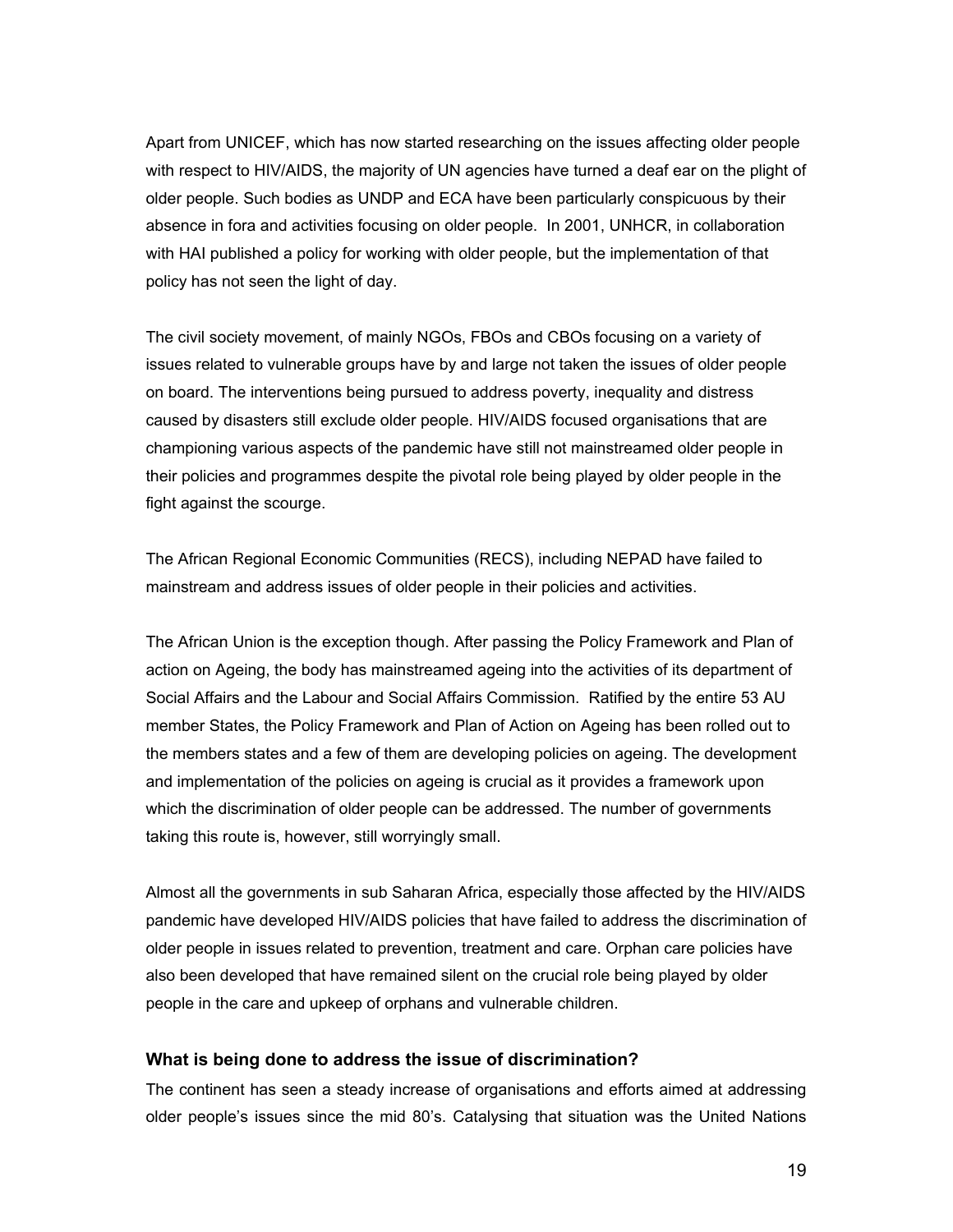Plan of Action on Ageing, developed at the first Assembly of Ageing in, Vienna, Austria in 1982. For instance, in 1982, over 15 countries from sub Saharan Africa converged in Kenya to discuss ageing issues, the first time that such a meeting was taking place. HelpAge Kenya, an organisation championing issues of ageing in Kenya was established that same year. In 1986, a national workshop aimed at addressing various issues facing older people was held at the School of Social Work in Zimbabwe and the first ever plan of action on ageing in that country was developed. HelpAge Zimbabwe, a national organisation for older persons was established in 1988. Helpage Ghana followed in 1989 and the Sudanese Support in Care of Older Persons followed a few months after. This trend heralded a situation where older people's organisations sprang up in various African countries. Today, HAI works with over 60 organisations, some of them quite small from all over the continent.

The main focus of the work of HAI and its partner organisations in Africa has been threefold.

- Advocating the issues of older people and creating as much awareness about the issues as possible.
- Developing and implementing direct programmes that support older people and those that depend on them.
- Collaboration with other organisations including those focusing on human rights

With respect to advocacy, HAI has supported awareness programmes across the continent for a number of years. The UN Day of older people,  $1<sup>st</sup>$  October, was celebrated in Zimbabwe for the first time in 1992 after the proclamation of the day by the UN in 1991. This has become an important event in the calendar of partner organisations throughout Africa. The day is marked by activities that include walks, marches, media events and presentations by key government and UN personalities. The UN International Year of Older Persons, 1999, marked a watershed in respect of putting issues of older people on the African map. It is the year that the AU agreed to collaborate with HAI in addressing ageing issues and saw a large critical mass of effort and action towards discussing and taking some action on ageing issues. Since 1993, HAI holds annual Africa wide workshops bringing together NGOs, governments and other partners in one place to discuss ageing issues.

Internationally, the world body fighting the abuse of older people, INPEA in collaboration with WHO, started making inroads into the African continent in 1999 and has continued to write about the issues relating to the abuse of older people. Advocacy has remained an important tool by which the discrimination of older people has been brought to the fore and challenged.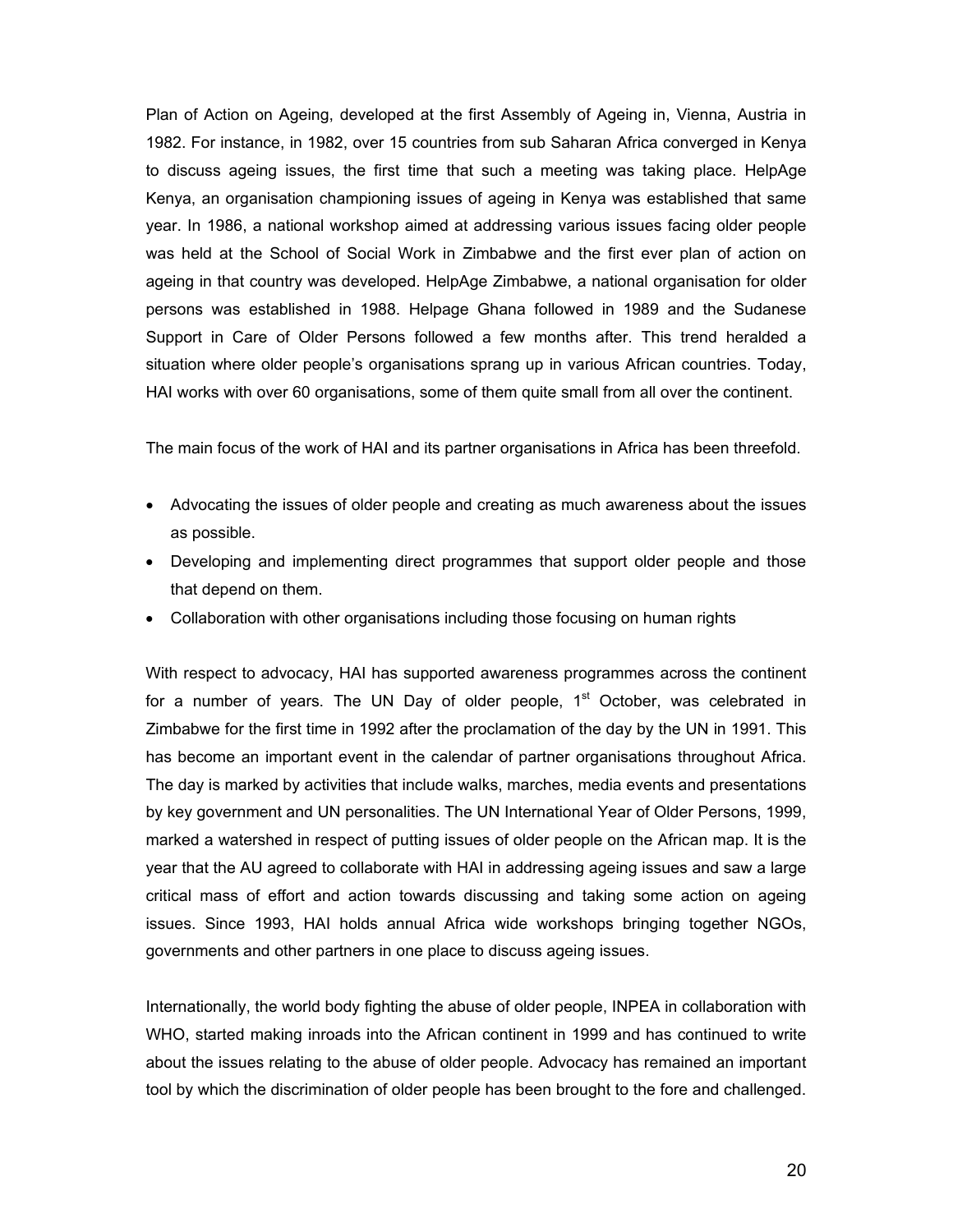Publications such as "Ageing in Africa" published by HAI as well as others published by partner organisations are helping to bring the issue of age discrimination out.

With respect to direct programmes, a good example is the regional programme addressing the rights of older women and men in Africa, which was initiated by the HelpAge International, Africa Regional Development Centre in 2000 after consultations with partner organisations across the continent. The aim of this programme, which ran between 2000 and 2004, was to increase understanding of the nature of the violations of the rights of older men and women in Africa and to develop appropriate interventions by which Civil Society Organisations could address these issues. This project included a diverse range of activities including the following:

- a. Direct projects addressing various rights violations affecting older people, e.g.
	- Work seeking to understand and address widowhood and inheritance issues in Tanzania
	- Promoting the rights of older people through community education in Zimbabwe, Lesotho and Ghana.
	- Promoting older people's access to justice through paralegal training and services in South Africa and Ghana.
- b. Establishment of a legal challenge fund to enable partner organisations to challenge the barriers that inhibit older people's access to their rights in Kenya, South Africa, Sudan and Swaziland.
- c. Training and awareness creation on ageing and the rights of older people among rightsbased organisations by holding regional workshops in West, Southern and Eastern Africa.
- d. Research and documentation of rights violations of older people in Swaziland, Zimbabwe, Lesotho, Ghana and Sudan.
- e. Lobbying and advocacy programme in Ghana.
- f. Creation of ageing issues among the media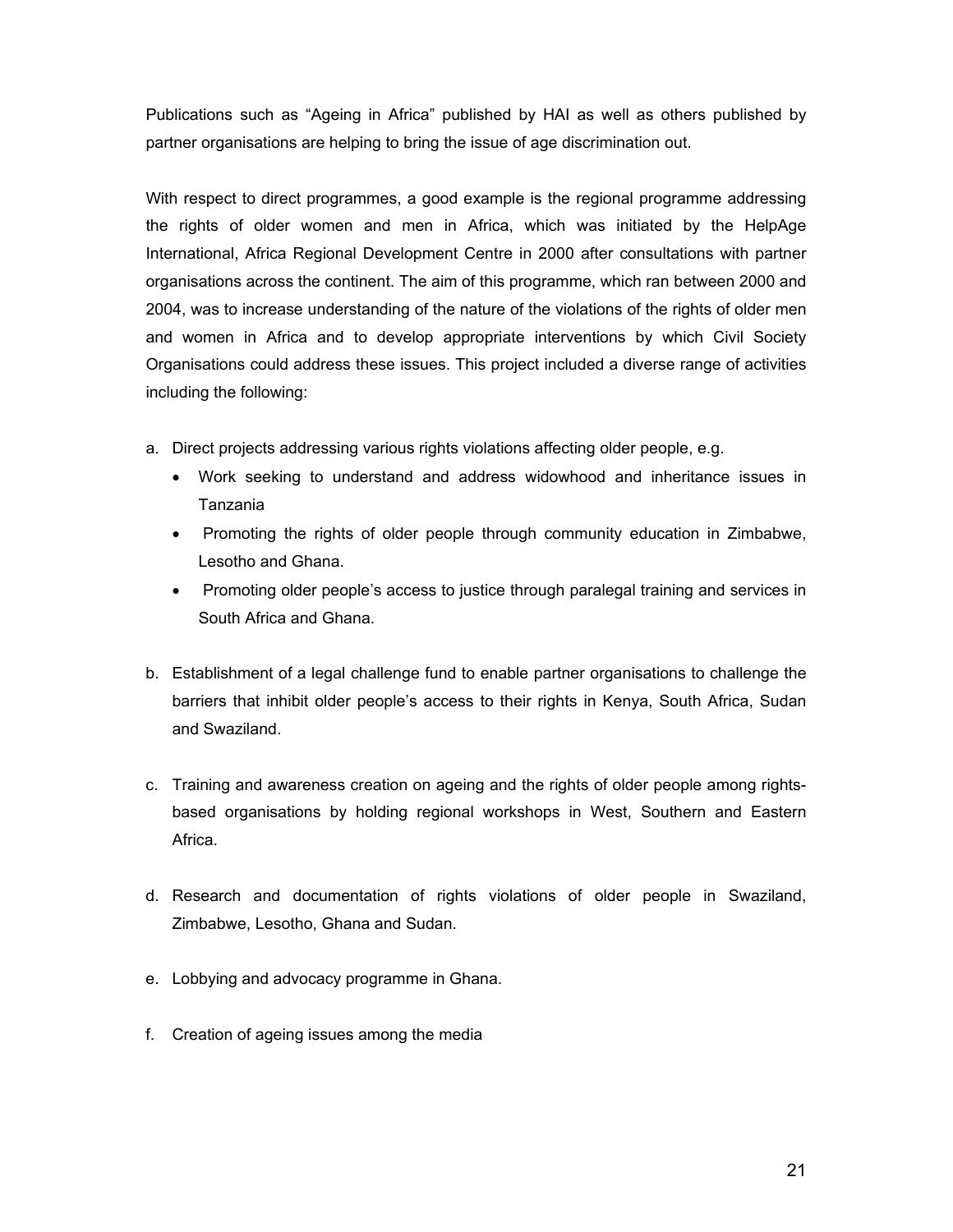In terms of collaborating and creating linkages with other organisations HAI and its partners across the continent have been working with human rights organisations in addressing ageing issues. Of note is the collaboration between SAHRIT and HelpAge Zimbabwe. The two organisations implemented a project in a rural part of Zimbabwe aimed at raising awareness on rights issues and training communities on the legal steps to take in combating the rights violations. In Ghana, HelpAge Ghana is working with the Ghana Bar Association to achieve similar objectives.

Another programme worth mentioning here is the Older Citizens Monitoring Programme being implemented by HelpAge International in collaboration with its partner organisations in Kenya and Tanzania. The programme aims at empowering older people to monitor access to those services they are entitled to getting from their government and local authorities. In the two years of the implementation of the programme, older people are now demanding services from health and other institutions, challenging abuses in hospitals and clinics and lobbying for free services where there are none.

#### **Conclusion**

In conclusion, it is important to reiterate the fact that age discrimination is rife in the African continent. The abuse is both institutionalised as well as endemic among societies in the continent. Older people suffer abuse in many material aspects of their lives and have to struggle with little support from institutions that should provide support and protection. It is also worth noting that the recognition of the issues facing older people and the discrimination they experience is slowly coming to the table of most organisations and governments. A lot still needs to be done to combat this problem.

#### **REFERENCES**

Apt N (1996) *Coping with Old Age in a Changing Africa*. Aldershot: Avebury

- Apt N. Bester, insley M 1985 Effective Responses to ageing by the year 2002. AGES workshop report, Accra, Ghana
- AU (2002) *Policy Framework and Plan of Action on Ageing*. Addis Ababa: AU
- Barrientos A (2002) *Pensions for Life? The Rise of Pensions as a Development Issue* Available at www.id21.org/insights/insights42/insights-iss42-art00.html (accessed on 21/02/04)
- Baryayebwa H (2002) 'Inclusion of Older Persons in Poverty Reduction Processes: The Uganda Experience' in *HelpAge International Africa Regional Workshop Report*. Unpublished. Kenya: HelpAge International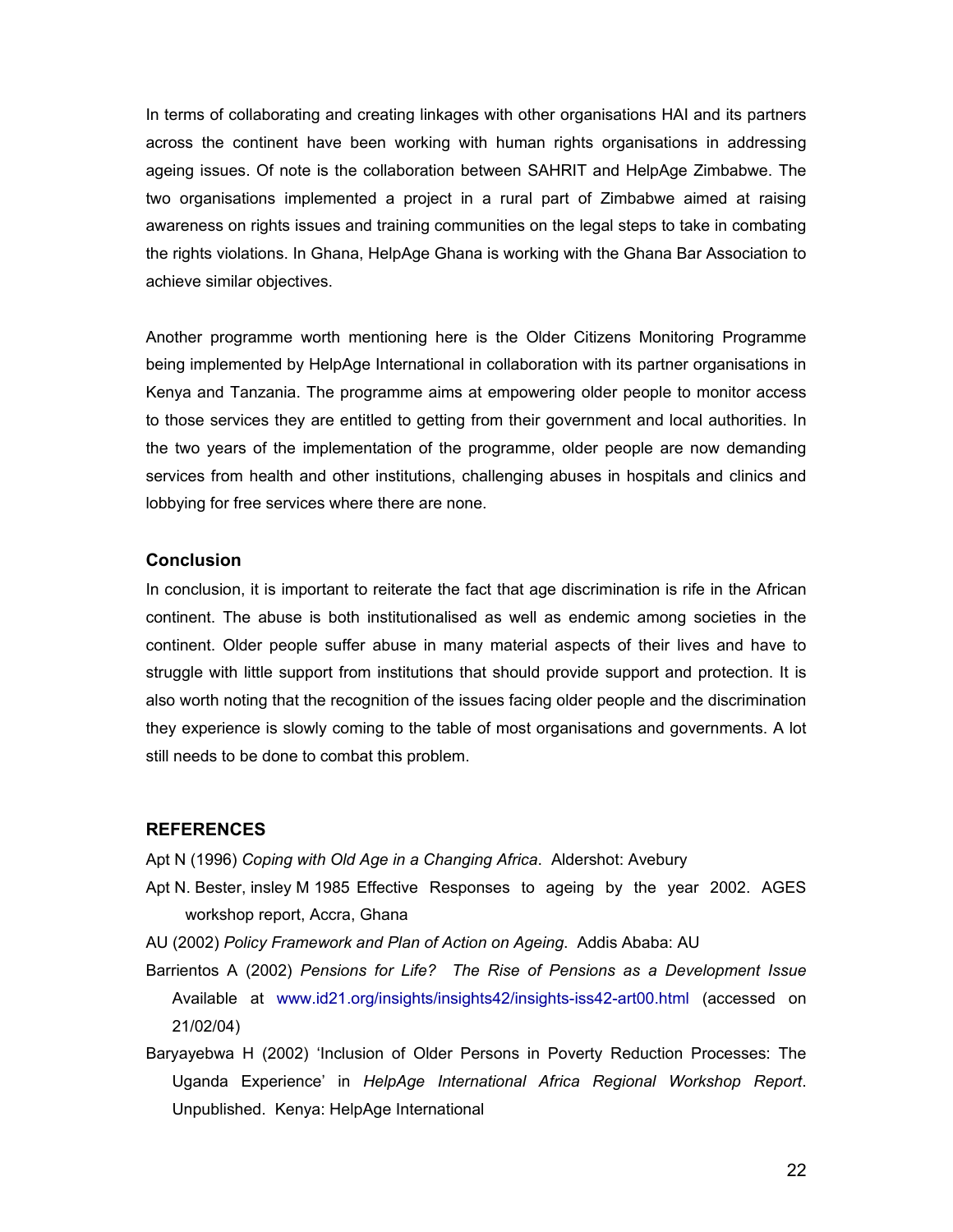COMESA (1994??) *The COMESA Treaty*. Available at www.comesa.int/about/treaty/treaty\_pdf/view (accessed on 01/02/04)

- COMESA (2004) *Overview of COMESA*. Available at www.comesa.int/about/Overview/view (accessed on 01/02/04)
- Devereux (2003) *Future uncertain: Social Pensions in Southern Africa* Available at http://www.id21.org/insights/insights42/insights-iss42-art07.html (accessed on 21/02/04)

Daichman et al. Health Professionals Perception of and Responses to Elder Abuse. Latin American Committee for Prevention of Elder Abuse: Buenos Aires, Argentina.

ECA (1998) *Implementation of the Dakar/Ngor Declaration and the Programme of Action of the International Conference on Population and Development: An Assessment of African Experiences*. Addis Ababa: ECA

ECA (2001) *The State of Demographic Transition in Africa*. Addis Ababa: ECA

- ECCAS (1983) *Treaty Establishing the Economic Community of Central African States*. Available at www.ceeac-eccas.org/docs/treaty/treaty.pdf (accessed on 01/02/04)
- Federal Republic of Nigeria (1988) *National Policy on Population for Development, Unity, Progress and Self-Reliance*.
- Ferreria M, Keikelame M and Mosaval Y (2001) *Older women as carers to children and grandchildren affected by AIDS: a study towards supporting the carers.* Cape Town: Institute of Ageing in Africa, University of Cape Town
- HelpAge International (2000) Ageing Issuesc inn Africa: A Summary; ARDC
- HelpAge International. 2001. Addressing Violations of the Rights of Older Men and Women.

HelpAge International 1999 *Older people in Magu – Tanzania: the killings and victimization of older women. Research Report.* Dar es Salaam, Tanzania

- HelpAge International (1999) *Special Report of the Twenty-Second Ordinary Session of the OAU Labour and Social Affairs Commission.* Nairobi: HelpAge International
- HelpAge International (2002) *State of the World's Older People*. London: HelpAge International
- ILO (1997) Ageing in Asia: The growing need foe Social Protection; ILO, Bangkok
- ILO (2002) *Decent work and poverty reduction in Africa: ILO's contribution to the NEPAD agenda*. ILO

Kamwengo M.M *(1997) Demographic characteristics, care and support for the aged in Zambia, University of Zambia* 

Kaseke E (2004) *Social security in Africa*: Paper presented at the HelpAge international Course on ageing, February 2004

Mupedziswa R. (199) Bruised and Battered: The struggles of older Female traders in urban areas of Zimbabwe since the economic reforms; SAJG, 8(1): 9-13